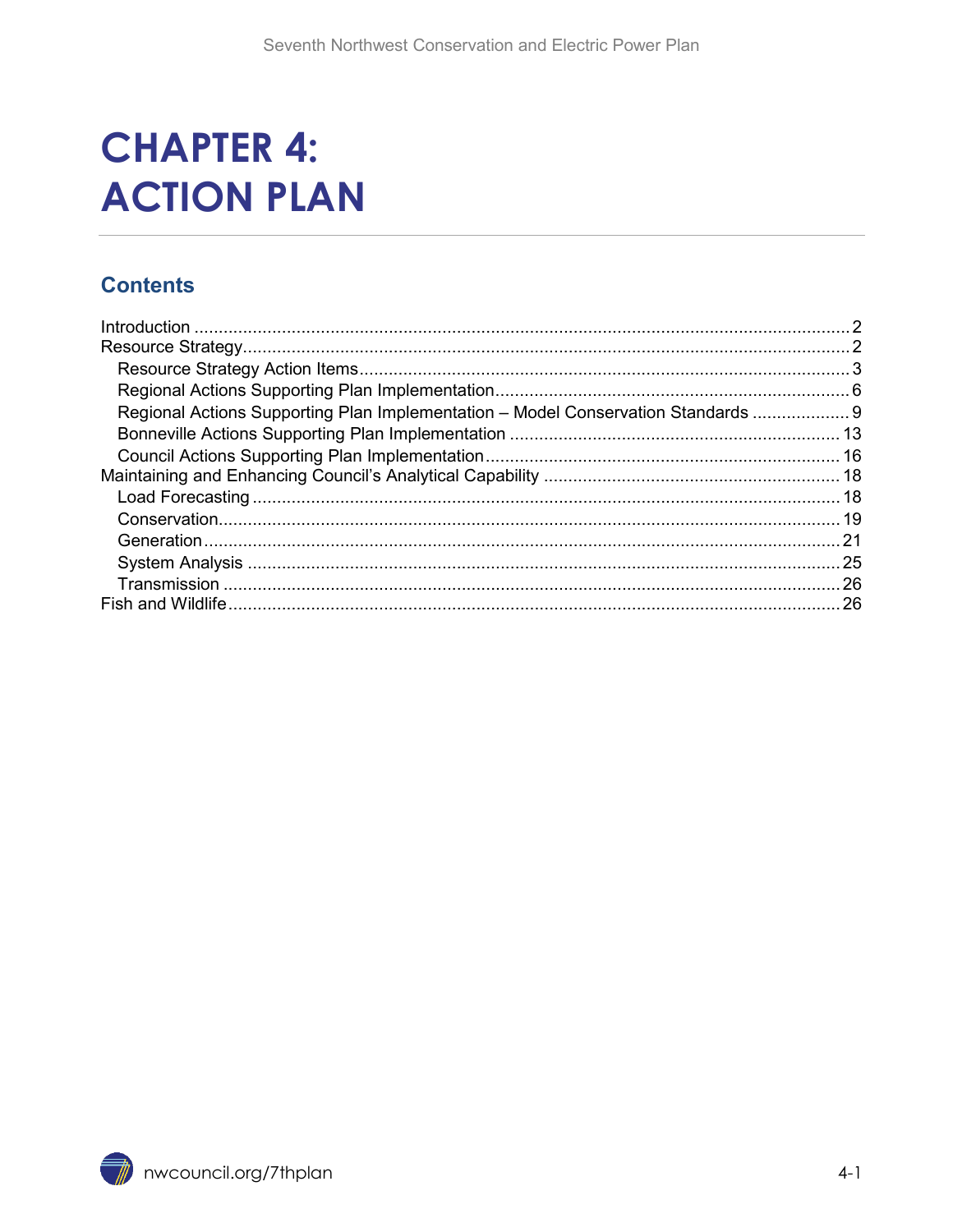# <span id="page-1-0"></span>INTRODUCTION

The action plan describes things that need to happen in order to implement the Council's Seventh Power Plan. It focuses on the next six years and the priorities in the plan. The Action Plan starts with activities that comprise the Regional Resource Strategy. The following three sections set forth actions that the Region, the Bonneville Power Administration and Council itself should undertake to support implementation of the Seventh Plan. The final section describes activities that the Council will engage in to maintain and enhance its analytical capabilities. In many cases, the action plan suggests the entities that have primary responsibility for implementation activities and a time frame for completion of the action.

# <span id="page-1-1"></span>RESOURCE STRATEGY

Energy efficiency is the first priority resource in the Northwest Power Act. The Council's analysis for the Seventh Plan affirmed that energy efficiency improvements provide the most cost-effective and least risky response to the region's growing electricity needs. Further, acquisition of cost-effective efficiency reduces the contribution of the power system to greenhouse gas emissions. While many new sources of carbon-free electricity are available, they are currently more expensive and provide little winter peaking capacity. The acquisition of cost-effective efficiency will also buy time to develop cost-effective alternative sources of carbon-free generation.

Over the past decade the region has successfully accomplished conservation, exceeding both the Fifth and Sixth Plan's goals. Nevertheless, achieving the level of conservation identified in the Seventh Plan will require continued aggressive actions by the region. While the aggressive pursuit of new conservation is the primary focus of the Regional Resource Strategy for the next six years, the second priority is to develop the ability to deploy demand response resources to meet system capacity needs under critical water and weather conditions.

After energy efficiency, the increased use of existing natural gas generation offers the lowest cost option for reducing regional carbon emissions and replacing retiring coal generation. Moreover, it is clear that after efficiency and demand response, new natural gas-fired generation is the most costeffective resource option for the region in the near-term.

At the regional level, the probability that new natural gas-fired generation will be needed to supply winter peaking capacity prior to 2021 is quite low. However, the Seventh Plan recognizes that meeting capacity needs and providing the flexibility reserves necessary to successfully integrate growing variable generation sources may require near-term investments in generation resources to provide reliable electricity supplies in specific utility balancing areas. In addition, individual utilities have varying degrees of access to electricity markets and varying resource needs. The Council's regional power plan is not necessarily a plan for every individual utility in the region, but is intended to provide guidance to the region on the types of resources that should be considered and their priority for development.

Combined development of improved efficiency, demand response, renewable generation as required by state renewable portfolio standards and the increased use of existing natural gas generation, will help delay investments in more expensive and carbon emitting forms of electricity

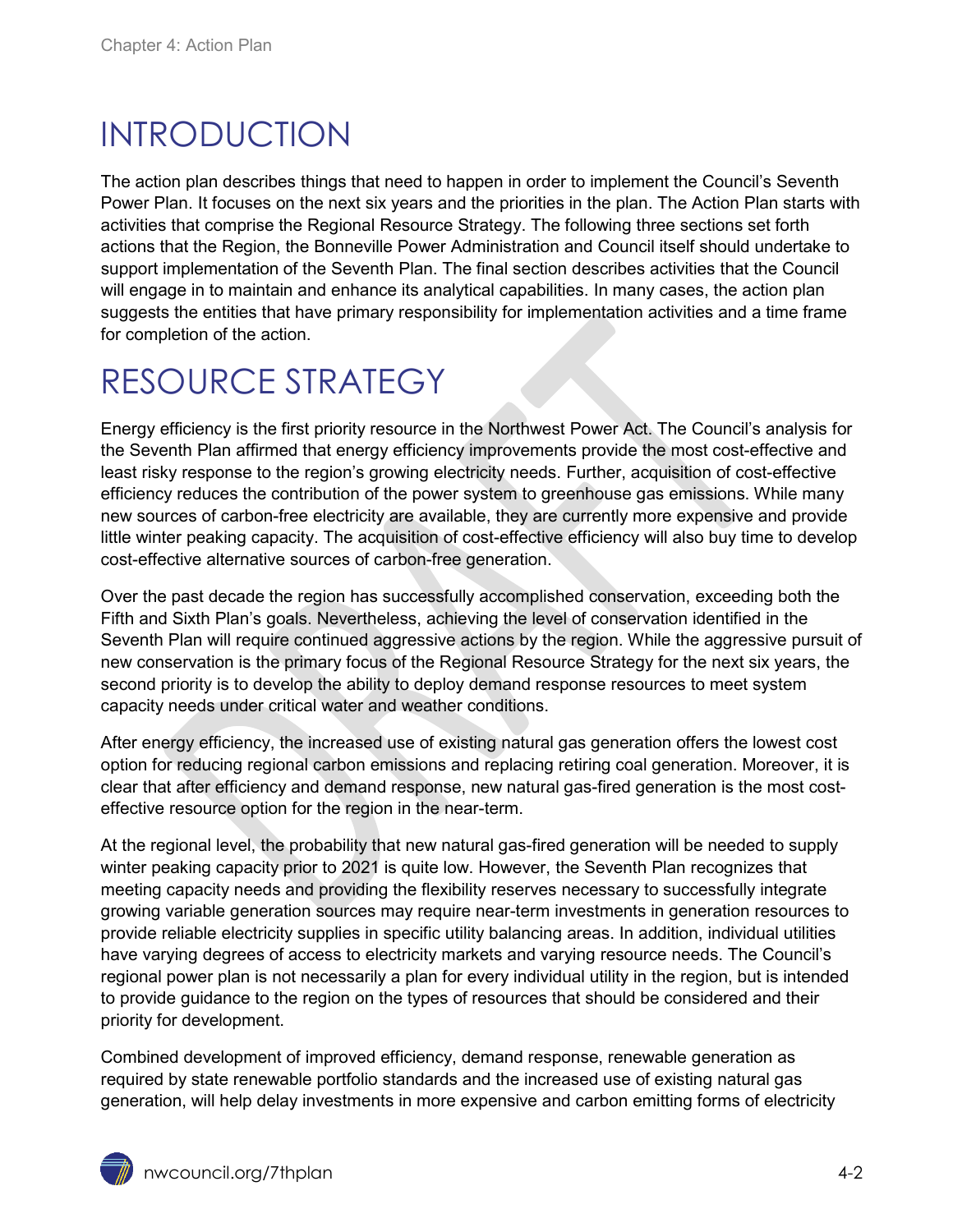generation until state and regional carbon dioxide emission reduction compliance plans are developed and implemented and alternative low-carbon energy technologies become cost-effective.

## <span id="page-2-0"></span>Resource Strategy Action Items

The Council recommends that the region pursue the following actions to implement the Seventh Plan's resource strategy:

**RES-1 Achieve the regional goal for cost-effective conservation resource acquisition.** [Utilities, Energy Trust of Oregon, Utility Regulators, Bonneville, NEEA and States] Conservation programs and budgets should be designed to achieve savings based on the schedule shown below. Cumulative accomplishments, starting with savings acquired in FY2016, should achieve a minimum conservation goal of 1400 aMW by 2021, 3100 aMW by 2026 and 4500 aMW of cost-effective conservation by 2035. The Council will monitor achievement of cost-effective savings annually to assess progress towards both the biennial milestones detailed below and longer-term goals. Expected savings in excess of Sixth Plan targets prior to 2016 have been taken into account in setting the goals below and do not count towards meeting these goals. Savings achieved in excess of the biennial milestones below should be considered part of the next biennial progress toward the conservation goals.

| Conservation Energy Milestones by Fiscal Year in Average Megawatts |         |         |         |         |  |
|--------------------------------------------------------------------|---------|---------|---------|---------|--|
|                                                                    | FY16-17 | FY18-19 | FY20-21 | FY22-23 |  |
| <b>Annual Energy</b>                                               | 370     | 460     | 570     | 660     |  |
| <b>Cumulative Energy</b>                                           | 370     | 830     | 1400    | 2060    |  |

- **RES-2 Evaluate cost-effectiveness of measures using methodology outlined.** [RTF, Bonneville, NEEA, Utilities, Energy Trust of Oregon] To determine if a measure is costeffective, from a total resource cost basis, and in order to ensure that the costeffectiveness formulation incorporates the full capacity contribution of measures and risk avoidance, regional utilities should use the methodology described in Appendix G: Conservation Resources and Direct Application Renewables. This method assures that all the costs and benefits are captured, that the time-dependent shape of the savings are accounted for, and that the capacity contribution of the measures are fully taken into account.
- **RES-3 Develop and implement methods to identify system specific least-cost resources to maintain resource adequacy.** [Utilities, Energy Trust of Oregon, Utility Regulators, Bonneville, NEEA, and States] The Seventh Plan's analysis identified a potential need to add resources, including conservation and demand response, to maintain an adequate and reliable system. The Council's resource strategy includes guidance to Bonneville and the region's utilities on what resources would meet these needs at the least cost from a regional perspective. However, it is not possible in the Council's regional plan to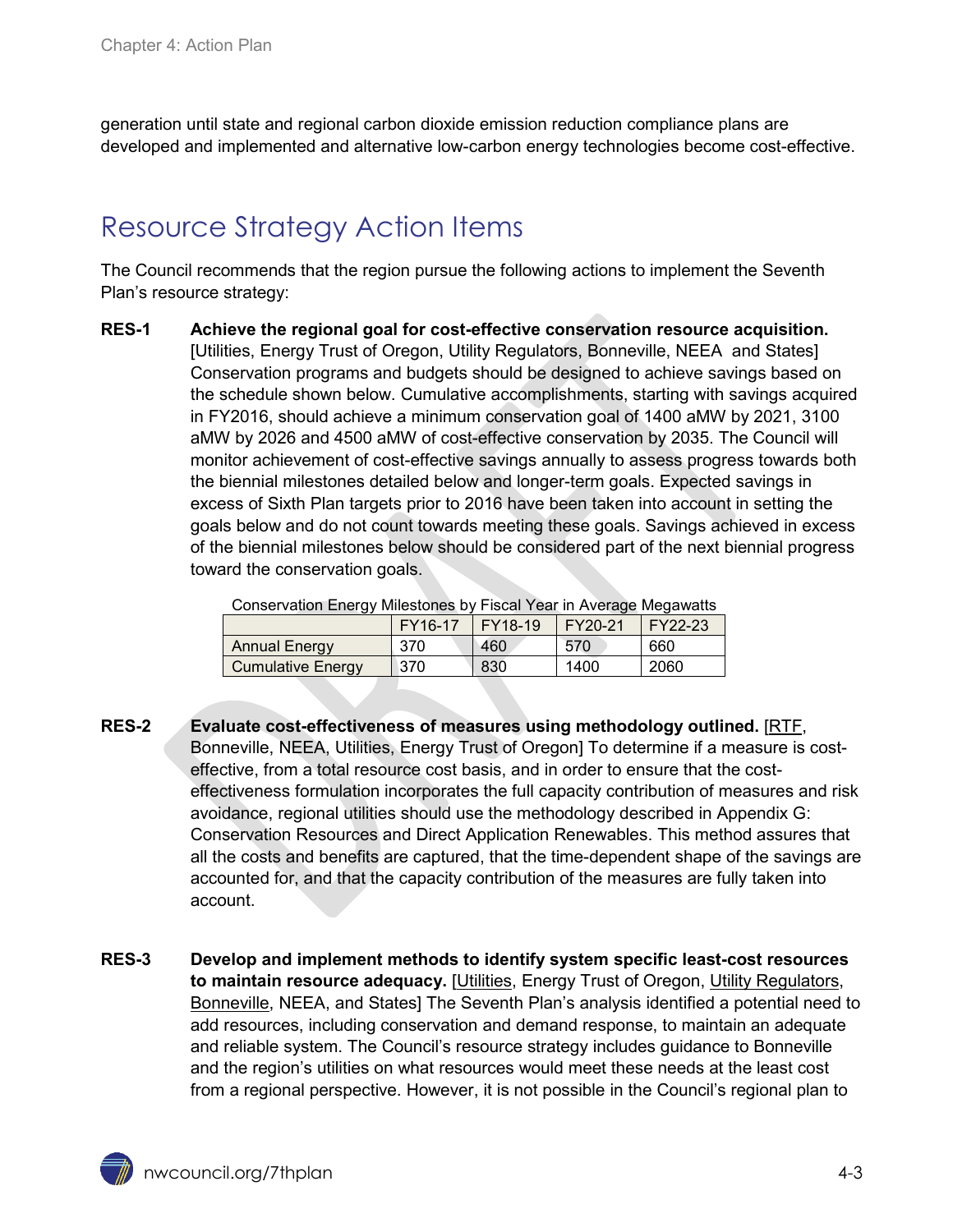specify exactly when additional resources will be needed or which resources and in what amounts best match the needs of individual entities. While the Council will continue to analyze these issues from a regional system perspective, the region's utilities and Bonneville should develop and implement methods to evaluate resource decisions to maintain resource adequacy. These methods should be consistent with the Council's Seventh Plan and with the Council's annual Resource Adequacy Assessment. To consider all potentially available resources including conservation and demand response these methods should:

- Include an assessment of whether additional conservation acquisitions, beyond the levels set forth in RES-1, would be the least-cost resource for meeting the additional Bonneville or utility resource needs,
- Include an assessment of whether demand response would be the least-cost resource for meeting the additional Bonneville or utility resource needs,
- **Evaluate cost-effectiveness by comparing the cost of increasing conservation** acquisition and demand response to the cost of resources that add to regional reliability, such as additional thermal generation resources, rather than to short-term market purchases (e.g. RES-2),
- **Consider thermal generation resources especially when local transmission** congestion or provision of ancillary services provide added benefits, and
- Assess the individual positions of Bonneville or the utility with regard to the contribution to individual and regional reliability.

The Bonneville Resource Program following the next Council Resource Adequacy Assessment (scheduled for 2016) should outline an approach and schedule to accomplish this action item. Utility integrated resource plans developed after the next Resource Adequacy Assessment should also include comparable approaches.

- **RES-4 Expand regional demand response infrastructure.** [Utilities that dispatch resources, Utility Regulators, Bonneville and States] Utilities and Bonneville should begin to or continue to develop or contract for systems to enable rapid expansion of demand response programs targeting winter or summer peaks relative to their individual system needs as assessed in RES-3. Such contracts and/or systems should be capable of integrating demand response into utility dispatch and operations and should be tested to verify that they can provide reliable demand reductions. These systems should be in place prior to the announced retirement date of existing coal generation facilities in the region and be maintained as a resource for deployment under low-water, high-load conditions or other times of system stress.
- <span id="page-3-0"></span>**RES-5** Support regional market transformation for demand response. [NEEA, Utilities that dispatch resources, Utility Regulators, Bonneville and States] Regional market transformation efforts and techniques should be used to reduce the cost and expand the availability of products that exist on the customer-side of the meter that could serve as demand response resources. The region has a proven track record of working with manufacturers and engaging in standards and code processes to reduce the cost and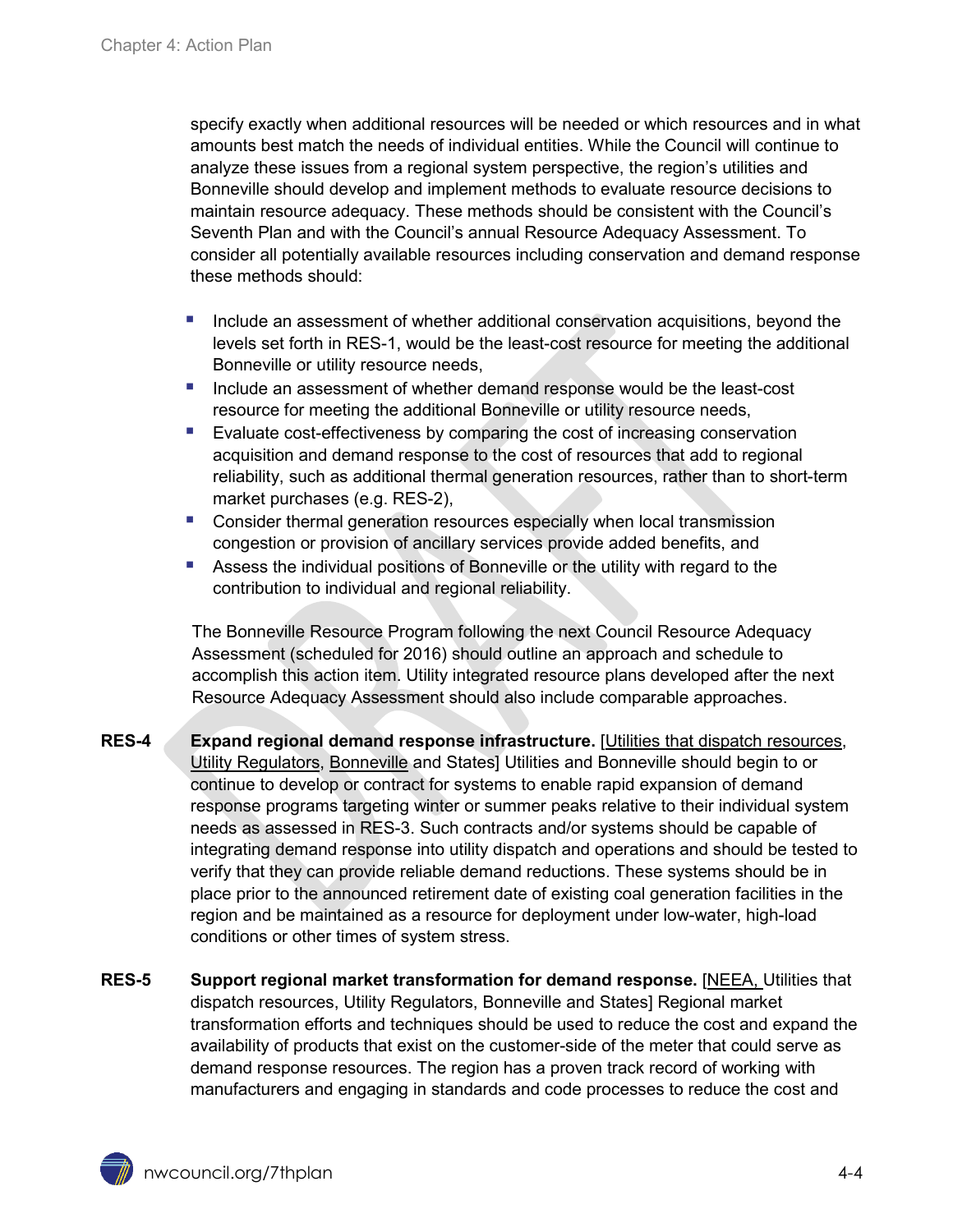increase the market penetration of energy efficient products. These same approaches should be applied to demand response. For example, including demand-response ready controls in regional market transformation initiatives for energy efficiency in consumer appliance and lighting controls could accelerate the ability to develop automated demand response resources employing those products. A systematic approach to market transformation should be well established two years in advance of the next power planning process.

- **RES-6 Expand renewable generation technology options considered for Renewable**  Portfolio Standards (RPS) compliance. [Utilities, Utility Regulators, and States] As utilities continue to comply with existing state Renewable Portfolio Standards they should assess the cost and generation potential for utility-scale solar photovoltaic technologies when developing strategies to comply with existing state Renewable Portfolio Standards. Each utility should consider its own cost and resource need profile in such assessments. The Council will review utility Integrated Resource Plans and state compliance processes to track the types of renewable resources developed under state RPS.
- **RES-7 Regional carbon emissions.** [Utilities, Bonneville, Utility Regulators, and States] The Council did not evaluate resource strategies for state level compliance with the Environmental Protection Agency's Clean Power Plan (Clean Air Act, Sections 111(b) and 111(d)) carbon dioxide emissions limits. However, analysis for the Seventh Plan found that compliance was highly probable *at the regional level* through the reductions in emissions from coal-plants that are already scheduled for retirement, by achieving the regional conservation goals set forth in RES-1, by satisfying existing state Renewable Portfolio Standards and by re-dispatch of existing gas-fired generation. Should individual states or the region seek further emissions reductions, the least cost resource strategies identified by the Council rely on the re-dispatch of both existing coal and natural gas generation, rather than increased use of renewable resources that do not supply winter capacity.
- <span id="page-4-0"></span>**RES-8 Adaptive Management.** [Council, Utilities, Bonneville, Utility Regulators, and States] In order to track Seventh Plan implementation and adapt as needed the Council, in cooperation with regional stakeholders, will provide:
	- Annual Resource Adequacy Assessments
	- Annual Conservation and Demand Response Progress Reports
	- Mid-Term Assessment of Plan Implementation and Planning Assumptions

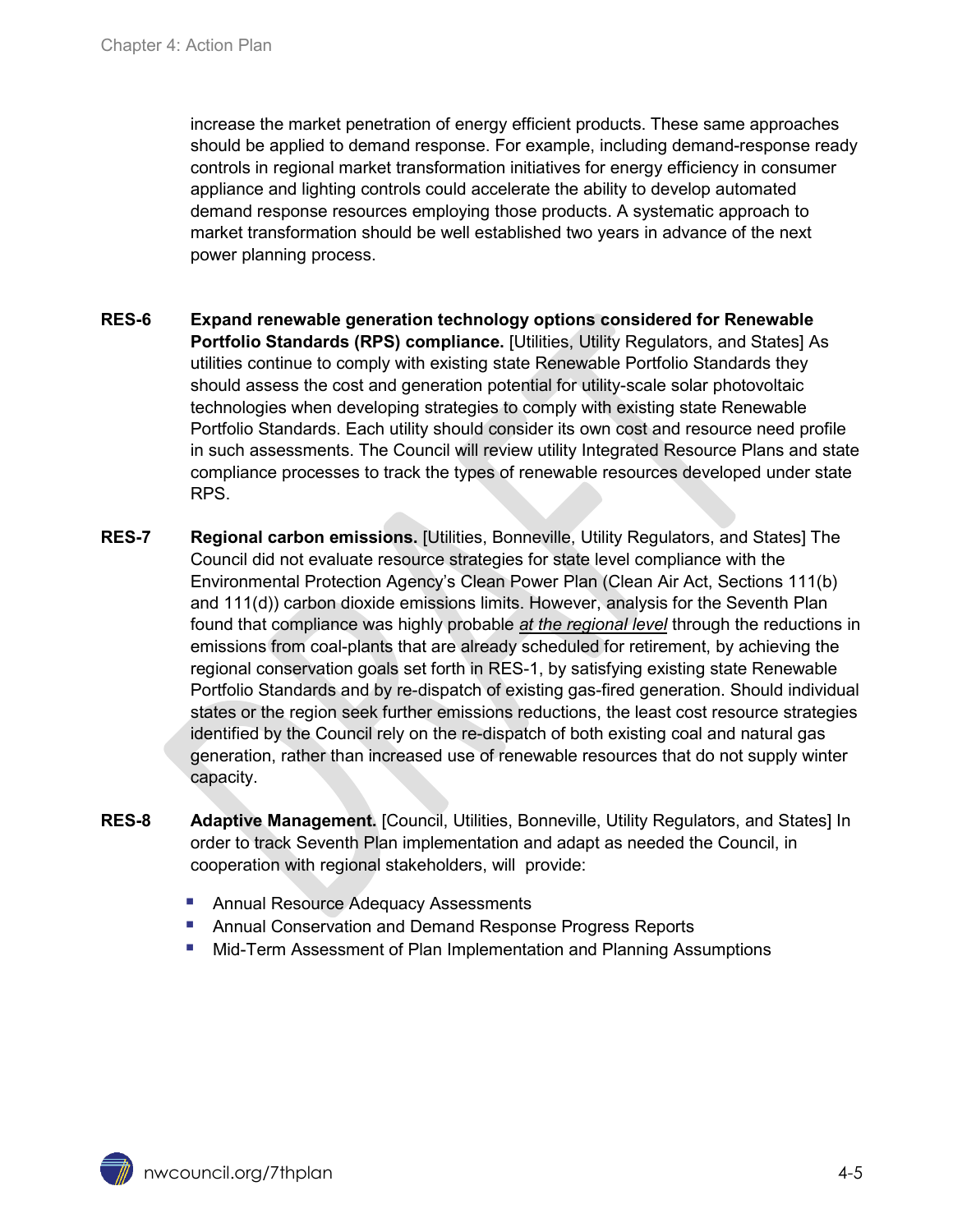# Regional Actions Supporting Plan Implementation

The Council recommends that the region pursue the following actions to implement the Seventh Plan:

- <span id="page-5-0"></span>**REG-1 Develop robust set of end-use load shapes with plan to update over time.** [Council, Bonneville, NEEA, Utilities, Energy Trust of Oregon] The capacity value of energyefficiency measures is significant. Data on new and emergent loads, including stand-by loads, however, is lacking. Additionally, where no more recent data is available, many of the end-use load shapes used in the Seventh Plan were developed 30 years ago. The region needs to update these load shapes to better understand peak contributions. Completion of this action will result in a data set of hourly (8760 hours per year) load shapes for a wide variety of end-uses and building segments. A business case for this study was completed for the Regional Technical Forum in 2012. Improvements in technology and opportunities for out-of-region coordination should reduce the cost of updating load shapes as compared to the 2012 business case. An update of the business case, specific work plan for implementation, and funding secured to accomplish this study should be completed by the end of 2016. Priority should be given for end-use load shapes that impact winter peak and to fill significant gaps in existing end-use load shape data.
- **REG-2 Provide continued support for the Northwest Energy Efficiency Alliance (NEEA).** [Bonneville, Utilities, and Energy Trust of Oregon] Provide continued support for NEEA's 2015-2019 strategic and business plans. Consider additional support for NEEA to provide regional leadership on new opportunities where NEEA's core competencies, economies of scale and risk mitigation provide maximum value to the region. Identify and adopt new initiatives, and facilitate strategic planning efforts among partners to implement conservation opportunities identified in the Seventh Plan. Market transformation initiatives implemented by NEEA may need to be revised or expanded to encompass changing markets and the rapid progress in energy codes and standards. Specific action items in the Seventh Plan for which NEEA is the lead implementer include:

Activities within the existing scope of NEEA's 2015-2019 Strategic and Business Plans:

- [REG-10.](#page-8-1) Develop strategies to coordinate energy-efficiency planning within region.
- [MCS-4.](#page-11-0) Develop a regional work plan focusing on emerging technologies to help ensure adoption.
- [REG-7.](#page-7-0) Conduct regional sector-specific stock assessments.
- **[MCS-7.](#page-12-1) Monitor and track code compliance in new buildings.**
- [REG-8.](#page-7-1) Understand the impact of codes and standards on load forecasting and regional conservation goals.

New activities not included in NEEA's 2015-2019 Strategic and Business Plans:

 [MCS-6.](#page-11-1) Develop and deploy best-practice guides for the design and operations of new and emerging industries, such as data centers.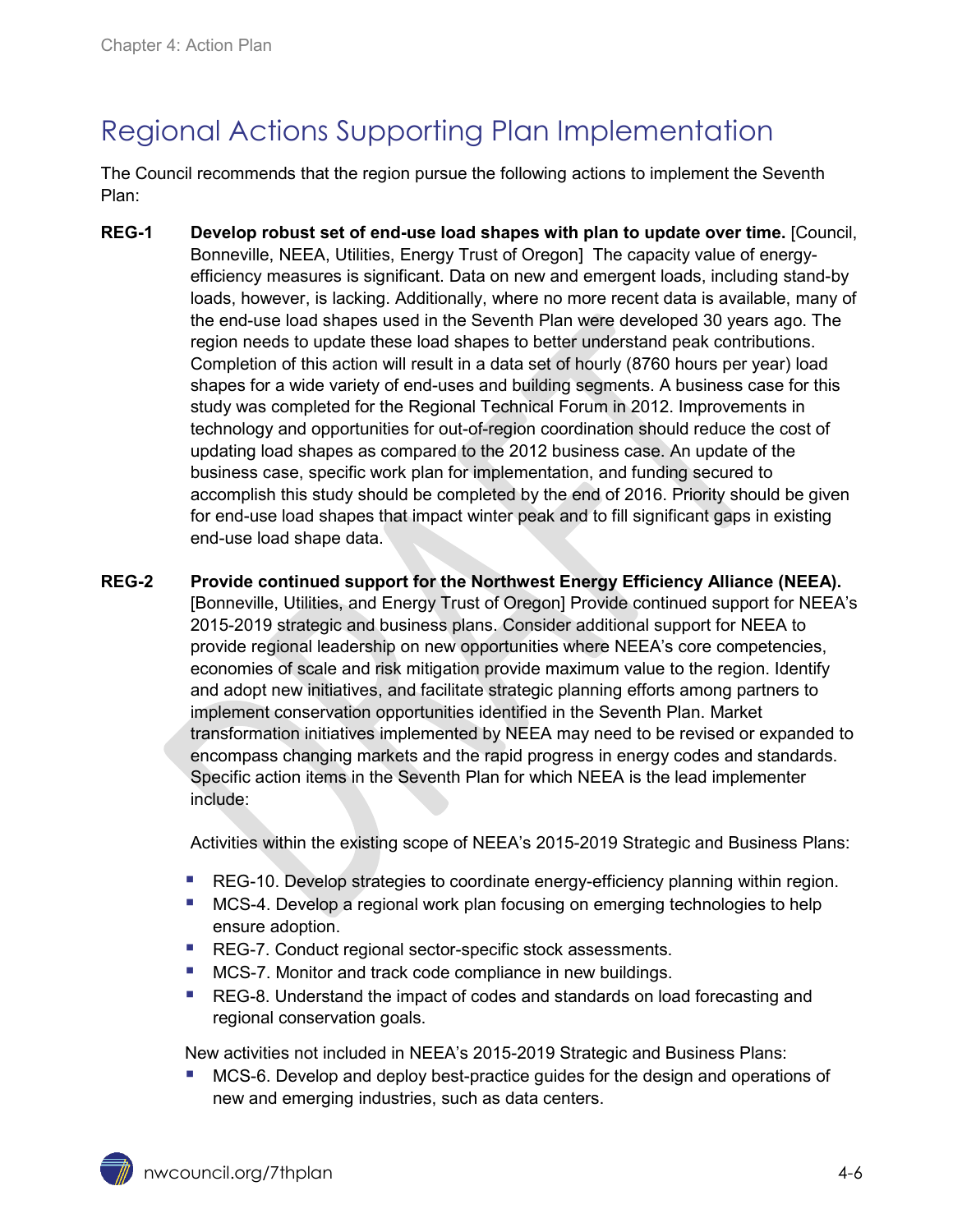- [REG-1.](#page-5-0) Develop robust set of end-use load shapes with plan to update over time.
- [ANLYS-6.](#page-18-1) Prioritize research and adoption of energy-efficiency measures that also save water.
- [RES-5.](#page-3-0) Support regional market transformation for demand response.
- **REG-3 Collaborate on demand response data collection.** [Utilities, Bonneville and Utility Regulators] To assist with regional power planning, utilities should include the following information in their Integrated Resource Plans and Bonneville in its Resource Program:
	- Data (date and amount) on the historic dispatch of demand response (DR)
	- Future plans for DR acquisition, including an assessment of the system need (e.g., winter capacity, wind integration, etc.) that DR is anticipated to meet
	- **Assessment of DR potential within the utility's service territory**
- **REG-4 Collaborate on collection of regional operating reserve planning data.** [Utilities, Bonneville, and Utility Regulators] Utilities should include their planning assumptions for the provision of operating reserves in their Integrated Resource Plans and Bonneville in its Resource Program. These assumptions should emphasize reliability ahead of economic operations, that is, reasonable estimates for times of power system stress. The following should also be included :
	- An estimate of the utility's or Bonneville's requirement for operating reserves
	- **Reasonable planning assumptions for the amount of the reserve requirement** estimated to be held on hydropower generation and which projects should be assigned in power system models to provide these reserves
	- Reasonable planning assumptions for the amount of the reserve requirement estimated to be held on thermal plants and which plants should be assigned in power system models to provide these reserves
	- Reasonable planning assumptions for any third-party provision of reserves
- **REG-5 Conduct regular conservation program impact evaluations to ensure that reported energy and capacity savings are reliable.** [Bonneville, RTF, Energy Trust of Oregon, Utilities, Utility Regulators] Implementation of cost-effective energy efficiency is a key element of all least-cost resources strategies where energy efficiency is the single largest system investment in new resources. As such, the region needs to assure the implementation of efficiency programs produces reliable, cost-effective energy and capacity savings. The Regional Technical Forum should maintain and update its program impact evaluation guidelines and standards to ensure the reliability of energy and capacity savings reported and to inform the adaptive management of energy savings programs going forward. Bonneville, utilities, Energy Trust of Oregon, and regulators should assure effective evaluations of the energy and capacity impacts of programs occur on a regular basis. The Regional Technical Forum should track these evaluated savings in its regional conservation progress report.
- **REG-6 Report on progress toward meeting Seventh Plan conservation objectives including the contribution of conservation to system peak capacity needs.** [RTF, Council, Bonneville, Utilities, Energy Trust of Oregon, and NEEA] As part of the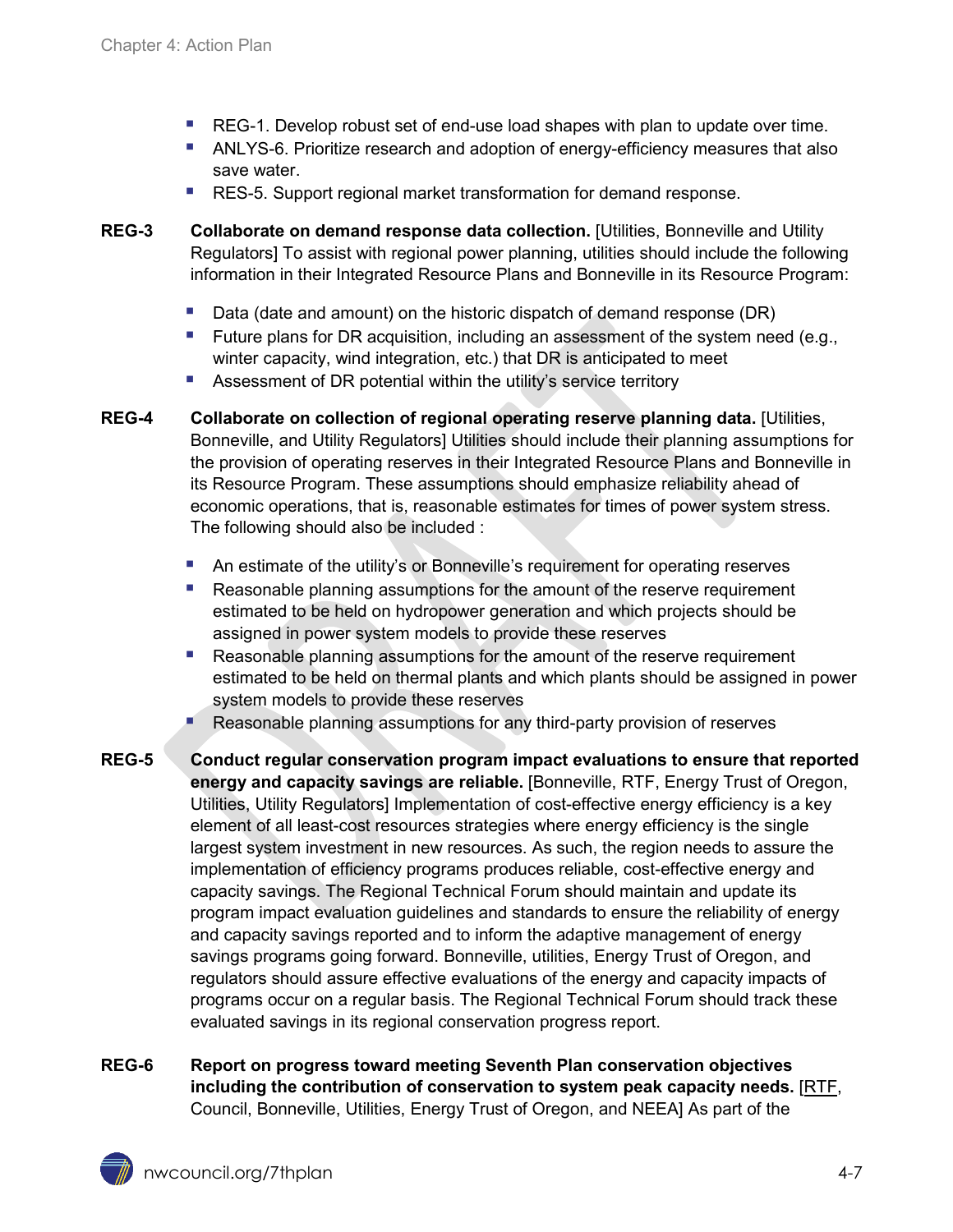Council's review of Seventh Plan implementation, the Regional Technical Forum should collect data annually from Bonneville, Utilities, Energy Trust of Oregon, and NEEA to report on progress towards meeting the plan's conservation goals and objectives. This Regional Conservation Progress Report should address whether and how the conservation technologies and practices identified in the plan are being developed for acquisition through local utility programs, coordinated regional programs, market transformation, adoption of codes and standards, code compliance efforts, and other mechanisms. The report should incorporate results of program impact evaluation and identify any acquisition gaps that need to be addressed. Given the importance of the capacity contribution of conservation identified in the Seventh Plan analysis, the report should also include estimates of the contribution of conservation to system peak capacity needs.

- <span id="page-7-0"></span>**REG-7 Conduct regional sector-specific stock assessments.** [NEEA] The stock assessments are a valuable resource for individual utilities and the region and should be updated regularly. Updated data should be available by early 2020, in time to inform the development of the Eighth Plan. Continue to enhance and improve the residential, commercial, and industrial assessments with regional review and input. Add an agricultural stock assessment that would improve understanding of opportunities in that sector, recognizing current data collection activities by Bonneville and difficulties in acquiring needed data. Currently, only the residential and commercial assessments are built into the NEEA 2015 through 2019 business plan, but there is significant value in collecting data for the industrial and agriculture sectors as well. Efforts in these sectors require coordination with stakeholders to establish the appropriate data collection methods. NEEA should define a schedule for designing and executing these assessments with a goal of having data available for all sectors by early 2020.
- <span id="page-7-1"></span>**REG-8 Reflect the impact of codes and standards on load forecast and their contribution to meeting regional conservation goals.** [NEEA, Utilities, Energy Trust of Oregon, Bonneville, National Labs] NEEA should track the savings impact of enacted codes and standards and collect the necessary data, such as saturation of appliances, number of units installed, and unit savings. These savings impacts can then be included in load forecasts and may be claimed against savings goals. NEEA should leverage the work Bonneville has completed to quantify the impacts of federal standards adopted since the development of the Sixth Plan. NEEA should produce an annual report on the savings impact of standards and updated models to link savings and load forecast estimates.
- **REG-9 Use whole-building consumption data to improve energy and demand savings acquisitions and estimates.** [Bonneville, Utilities, Energy Trust of Oregon, NEEA, Trade Allies, Evaluators, Regulators] Utilities should exploit the greater availability of interval data and analytic tools to improve estimates of both energy and demand savings and encourage facilities to undertake whole building improvements. Utilities and regulators should facilitate the sharing of whole building data (including billing data) with regional analysts, recognizing security and privacy concerns. These data will be useful in identifying savings potential from emerging technologies, new uses of electricity that contribute to load growth and standby or "idle mode" energy use. Utility program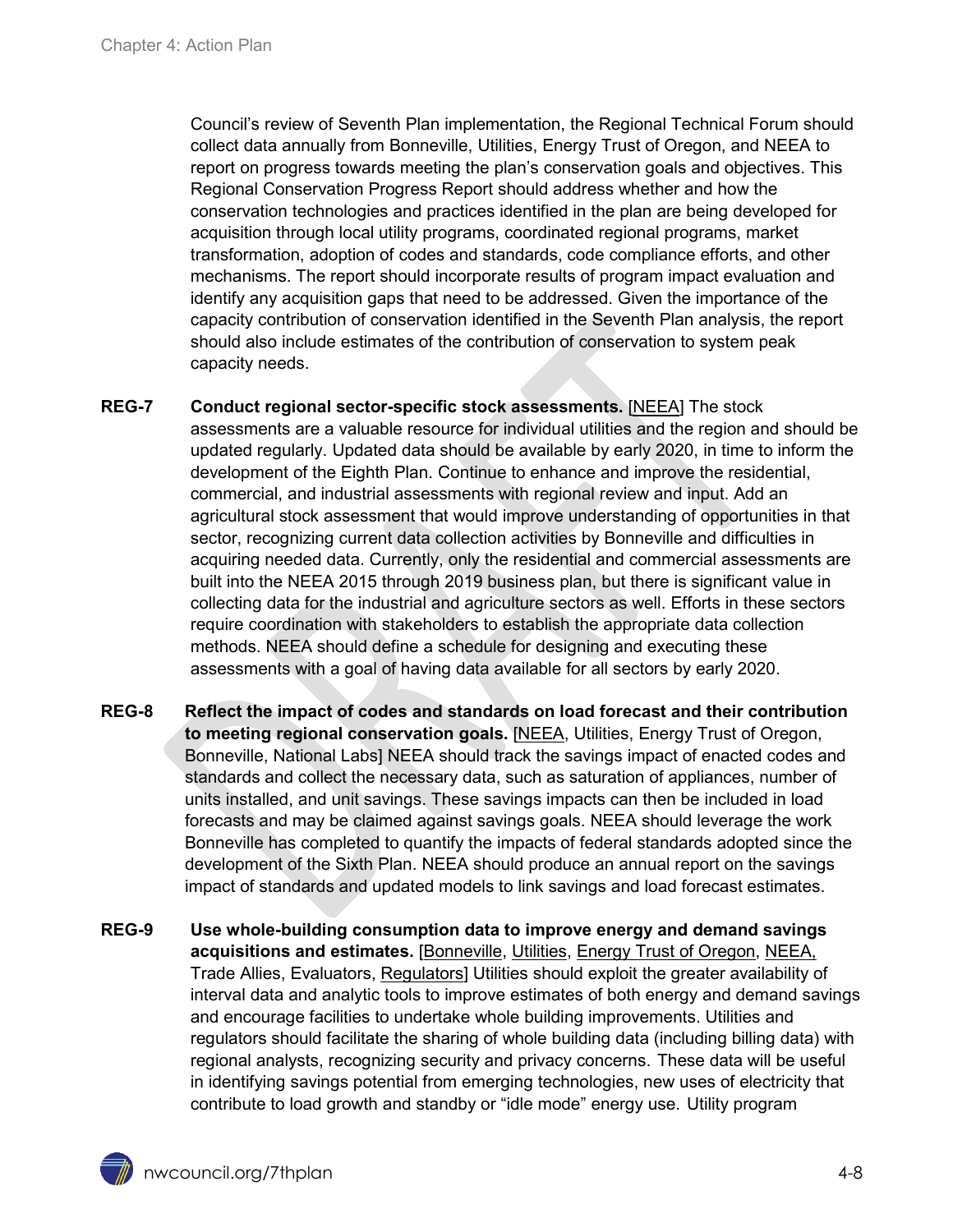portfolios should incorporate programs that rely on a whole building approach to savings. A report on data analysis approaches and availability barriers should be completed by the end of 2017.

<span id="page-8-1"></span>**REG-10 Develop strategies to coordinate energy-efficiency planning within region.** [NEEA, Bonneville, Energy Trust of Oregon, Utilities] Regional entities working together can more cost-efficiently capture conservation for many measures that have broad regional application and require coordination among implementing parties. NEEA recently facilitated the development of an initial regional strategy for commercial and industrial lighting, one of the largest sources of new efficiency potential in a very fast-changing market with a complex delivery infrastructure that crosses all utility boundaries. Similar facilitation efforts should be developed for other areas where regional cooperation among utilities, Bonneville, states, trade allies, and others is valuable. NEEA should initiate at least three such regional strategy efforts by the end of 2016.

## <span id="page-8-0"></span>Regional Actions Supporting Plan Implementation – Model Conservation Standards

The Council recommends that the region pursue the following actions to implement the Seventh Plan's Model Conservation Standards:

**MCS-1 Ensure all-cost effective measures are acquired.** [Bonneville, Utilities, Energy Trust of Oregon, States] In order to achieve all cost-effective conservation, all customer segments should participate in programs. The Northwest Power Act has required that the Bonneville Power Administration (BPA) distribute the benefits of its resource programs "equitably throughout the region.["1](#page-8-2) Bonneville and the regional utilities should determine how to improve participation in cost-effective programs from any underserved segments. Although low-income customers are often an underserved segment, other hard-to-reach (HTR) segments may include: moderate income customers, customers in rural regions, small businesses owners, commercial tenants, multifamily tenants, manufactured home dwellers, and industrial customers. Ideally, the customers in the HTR segment should participate in similar proportion to non-HTR customers, assuming similar savings potential.

> To accomplish this goal, Bonneville and the utilities in their overall data collection should include, to the extent it is readily available, demographic and business characteristic data that helps identify the existence of any HTR segments. Bonneville and the utilities should also coordinate with local and state agencies to leverage available data on various HTR segments. For example, community action programs will have information

 $\ddot{\phantom{a}}$ 

<span id="page-8-2"></span><sup>1</sup> Northwest Power Act §6(k), 94 Stat. 2722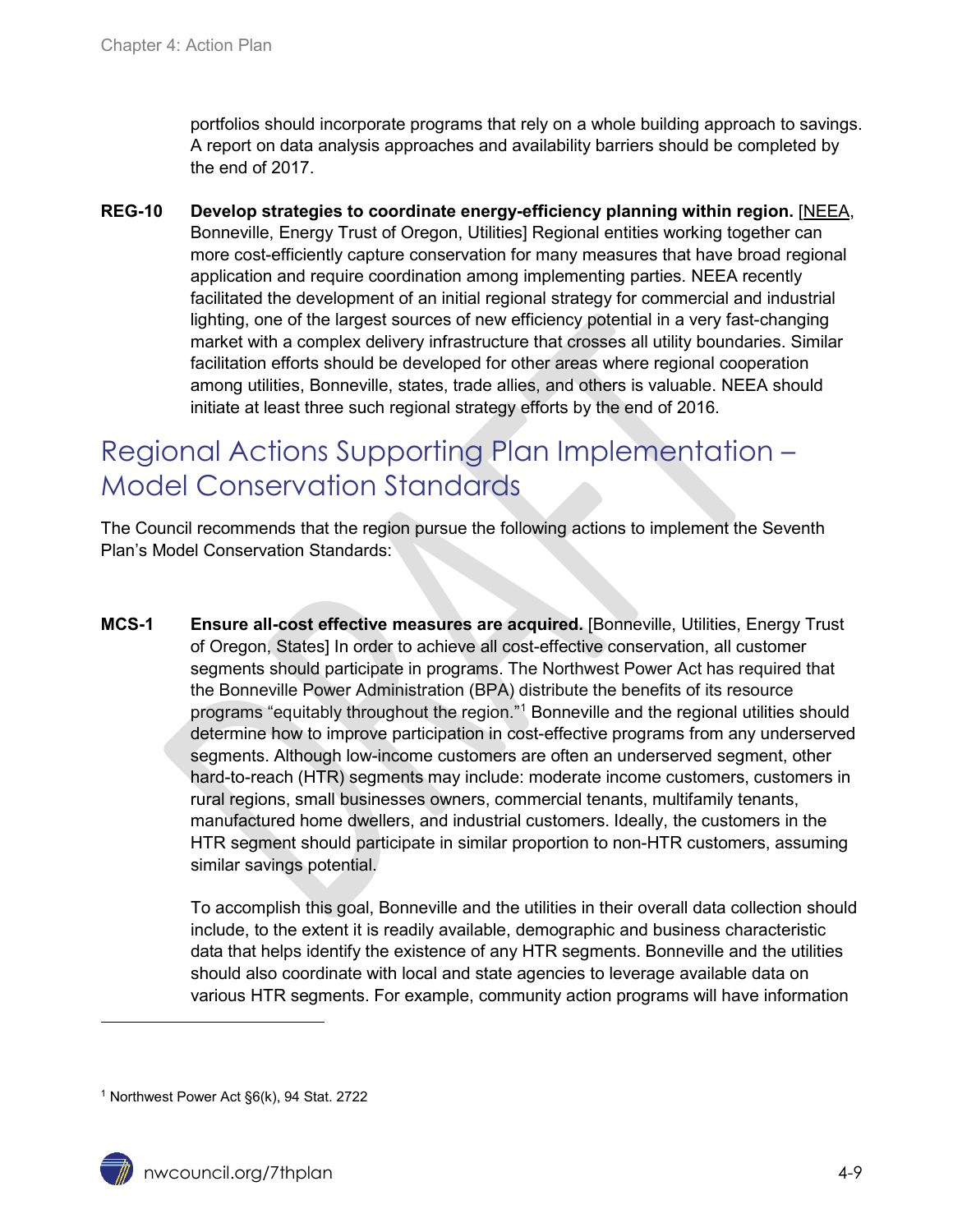on low-income customers and program participation. The portion of participating customers in the assumed HTR segments should then be compared against the portion of customers within these segments in the utility's service area. This will determine which customer segments are indeed underserved. There may be other approaches to determining the HTR segments. For example, utilities may be able to review federal census track data against program participation. Bonneville and the utilities should report to the Council on the proportion of participation from HTR segments and how these data were collected. The report should occur in 2017, and then annually thereafter. The strategies to improve participation by HTR segments should be considered in BPA's overall assessment and possible redesign of energy efficiency implementation as described in BPA-6.

After the first report, and prior to the completion of the Council's mid-term assessment, Bonneville and the utilities should devise strategies to improve participation by customers in cost-effective conservation in any underserved HTR segments identified in the report.

Evaluating all HTR sectors is important. In evaluating the sub-sectors highlighted below, considerations should include where data are readily available:

- Small and Rural Utilities: One specific segment that has been shown to have special difficulties in implementing energy-efficiency programs is the small and rural utility segment. A study conducted by the RTF in 2012 identified technical support needed by these utilities and infrastructure delivery constraints.<sup>[2](#page-9-0)</sup> A series of initiatives have been put in place to remedy some of the problems identified in that report and improve participation, but issues may remain that the assessment should investigate. For example, some utility customers of Bonneville may have limited staff and limited access to contractors to effectively use their Bonneville energy efficiency incentive. Strategies to improve participation should consider arrangements among utilities to share efficiency planning and implementation activities. Product availability and measure uptake may lag in smaller rural markets compared to larger markets. NEEA market transformation initiatives focused on those lagging markets should be considered as possible solutions along with assistance from Bonneville on education, program administration and measures directly tailored toward the small and rural utilities.
- Low-Income Households: Existing programs, such as the U.S. Department of Energy Low-Income Home Energy Assistance Program, have provided an infrastructure to increase penetration of energy-efficiency measures into the low-income segment. However, it is not known whether these programs and their current structure are sufficient. The assessment should determine whether the pace of low-income

 $\overline{a}$ 

<span id="page-9-0"></span><sup>2</sup> Small and Rural Utility RTF Technical Support Needs Study.

http://rtf.nwcouncil.org/subcommittees/smallutilities/RTF%20Small\_Rural\_01-19-12\_FINAL.pdf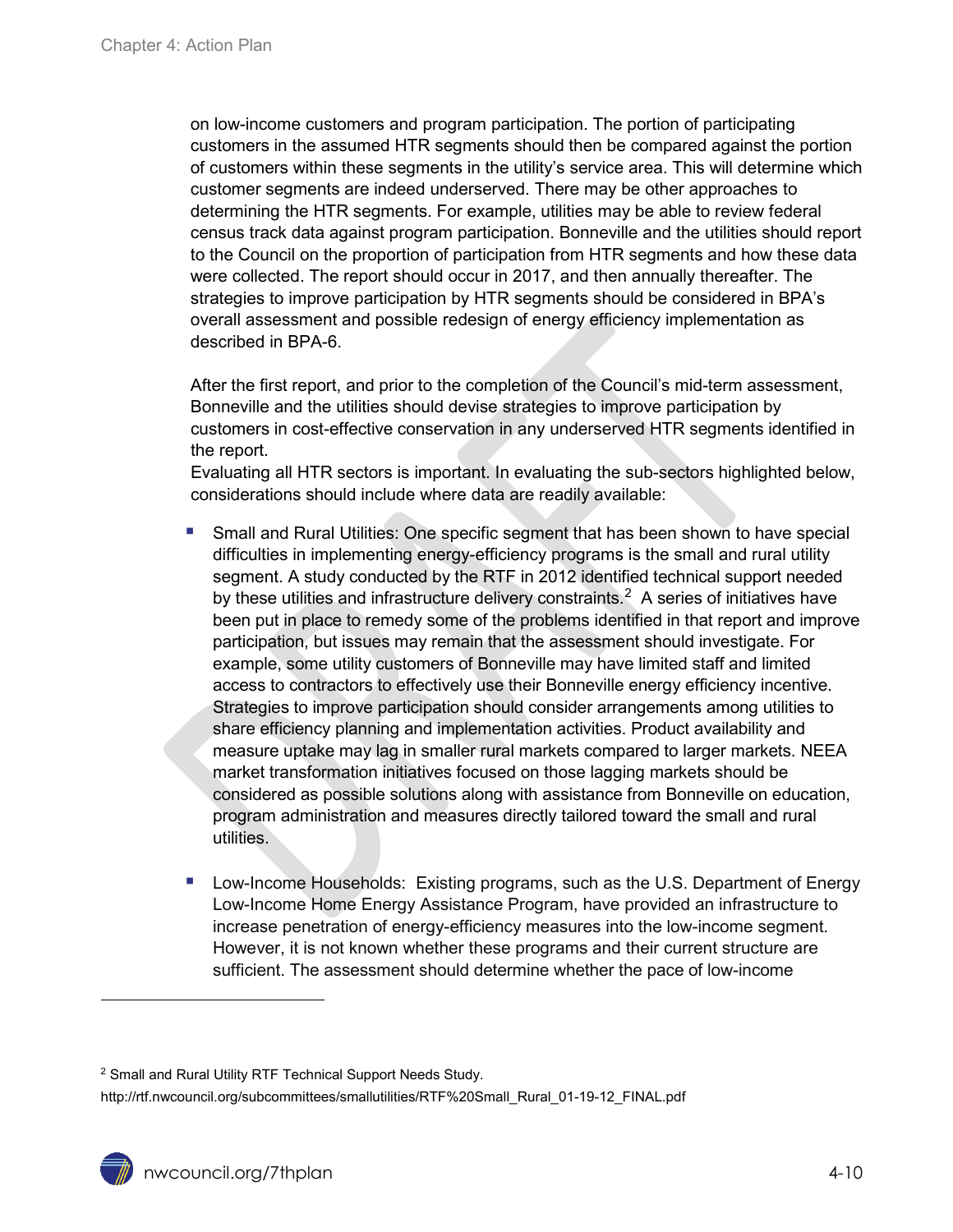conservation improvements achieved, over the last five years, is sufficient to complete implementation of nearly all remaining cost-effective potential in the low-income segment by 2035. Strategies to improve participation and pace of acquisition should consider further coordination between utility, tribal, and Community Action Programs (CAP) identified by Bonneville's Low-Income Work Group. That work group should continue to seek improvements in program coordination and implementation as a joint effort between utilities, tribes, states and CAP agencies.

- Moderate-Income Households: The up-front cost required to purchase or install efficiency measures is often a significant barrier to moderate-income customers. Financial incentives from utilities, Bonneville, and Energy Trust of Oregon usually only cover a portion of measure cost, thus potentially limiting the participation of these customers, who do not qualify for the high incentives offered in programs for lowincome households. The assessment should investigate program participation rates among households above the low-income threshold and below median income levels and the reasons for any discrepancy relative to higher income households. The Energy Trust of Oregon has a well established program called Saving Within Reach that could provide helpful guidance on the potential establishment and operation of a moderate income program should a program be needed region-wide.
- Manufactured Homes: The manufactured home segment may face special challenges related to income, ownership, building codes, and some difficult-to-implement conservation measures specific to manufactured housing and their heating systems. The assessment should determine whether the adoption of measures in the manufactured home segment is on pace to complete implementation of nearly all remaining cost-effective potential over the next 20 years. Where expected shortfalls appear, specific barriers to implementation should be identified and solutions targeted at those barriers. While this market segment has been successfully targeted with a limited set of conservation measures (e.g. duct sealing), a more comprehensive approach that identifies and implements an entire suite of cost-effective measures during a single visit may be more cost-efficient.
- **MCS-2 Develop program to assess and capture distribution efficiency savings.** [RTF, Bonneville, Utilities] Significant cost-effective savings can be achieved through voltage optimization measures, such as conservation voltage regulation. The relatively slow historical adoption of these measures has been due to a variety of barriers that may be addressed by programs or performance standards. By spring of 2017, Bonneville should develop a plan to determine potential savings identify barriers, and develop program assistance or distribution system performance standards. The plan should outline resource needs sufficient to assess potential and begin programs for one-third of its utility customers and customer load by 2021 with the goal of implementing all costeffective measures for 85 percent of its utility-customer load by 2035. Investor-owned utilities should do similar assessments and implement cost-effective efficiency improvements by 2035.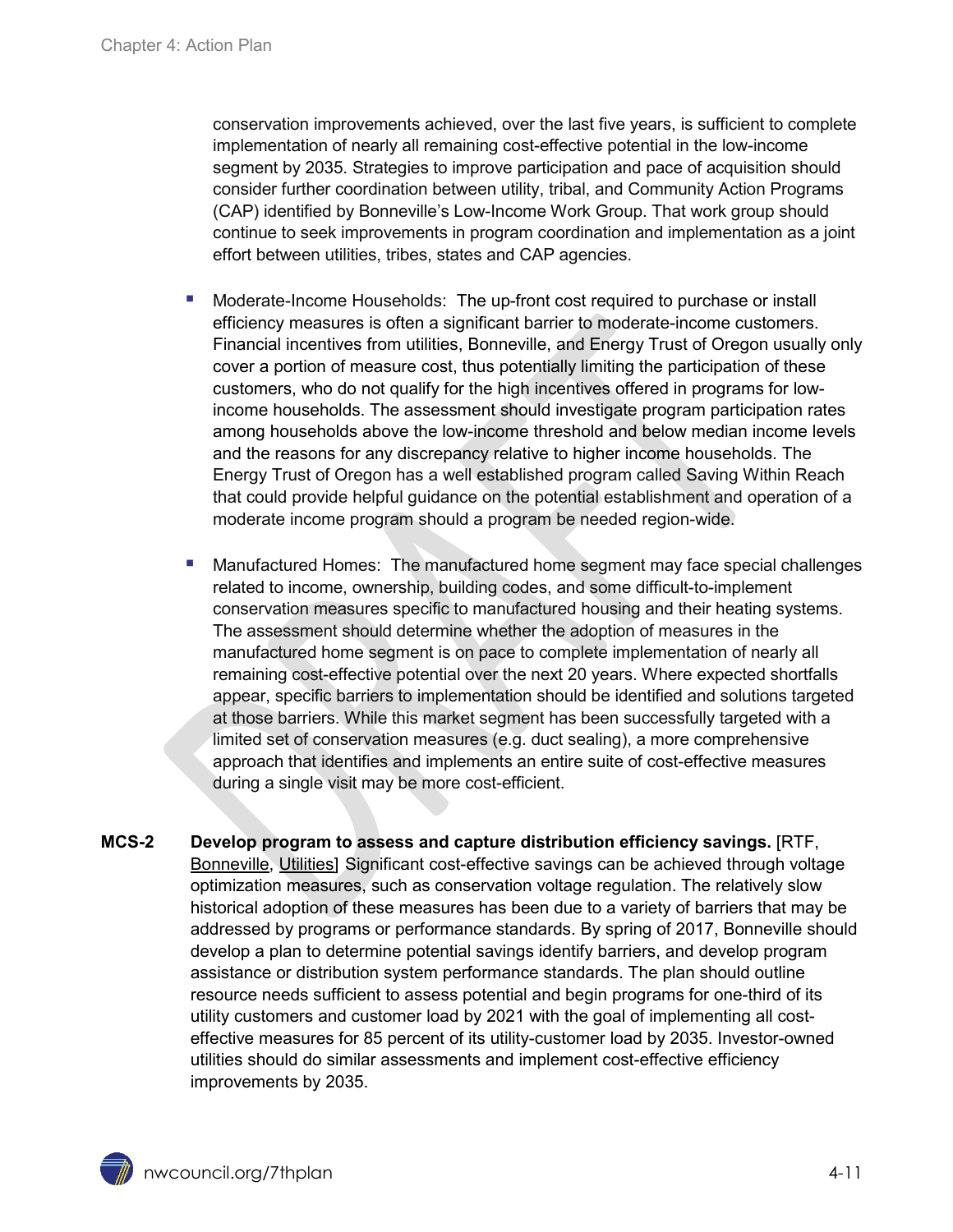- **MCS-3 Encourage utilities to actively participate in the processes to establish and improve the implementation of state efficiency codes and federal efficiency standards.** [State Regulators, Bonneville, Utilities] Without robust efficiency programs paving the way for new measures and practices, efficient building codes and standards could not achieve their current levels of efficiency. However, for codes to continue to improve, programs need flexibility in pursuing measures that may not currently be costeffective, but demonstrate likely cost reductions. In addition, as building codes and federal standards begin to push the envelope of emerging efficiency practices, regulators should provide allowance for programs to offer measures and practices which are new, have limited market acceptance or availability, or are part of voluntary code provisions. Based on results of code compliance studies, Bonneville and the utilities should work with authorities having jurisdiction to encourage code compliance in any areas where it is lacking. This activity should be ongoing throughout the action plan period and should be reviewed after each new code adoption.
- <span id="page-11-0"></span>**MCS-4 Develop a regional work plan to provide adequate focus on emerging technologies to help ensure adoption.** [Bonneville, NEEA, Utilities, National Labs, Energy Trust of Oregon, Council] Nearly half of the potential energy savings identified in the Council's Seventh Power Plan are from emerging technologies or measures not in previous plans. The region has proven success at moving emerging technologies and design strategies into the marketplace and should continue to work toward this goal. This includes (1) tracking adoption of new measures in the Seventh Plan supply curves, (2) identifying actions to advance promising technologies and design strategies, (3) increasing adoption of existing technologies with low market shares, and (4) scanning for new technologies and practices. The Regional Emerging Technology Advisory Committee (RETAC) should develop a work plan to ensure success in these four areas and to track progress over the action plan period. The initial work plan should be developed by mid-2016 and updated every two years.
- **MCS-5 Actively engage in federal and state standard development.** [Council, Bonneville, NEEA, Energy Trust of Oregon, Utilities] Regional presence in the standard setting process has provided immense value to the region and the country. NEEA, on behalf of the region's utilities, should lead the effort to continue and perhaps expand this engagement with the U.S. Department of Energy as well as provide data and recommendations. The Council should continue to represent the Northwest states' interest in these processes. The region's engagement should inform the standards and the test procedures. NEEA should also assist the states in the development of statelevel standards for products not covered by the federal rules. This should be an ongoing activity with periodic assessment of resource requirements.
- <span id="page-11-1"></span>**MCS-6 Develop and deploy best-practice guides for the design and operations of emerging industries.** [NEEA, Bonneville, Utilities, Trade Allies, States] Emerging industries such as indoor agriculture and large data centers are rapidly increasing throughout the region. Many of these facilities have significant load that could be reduced with guidance on best-practice design and operational approaches. Development of the first generation of best-practice guides should be available by late-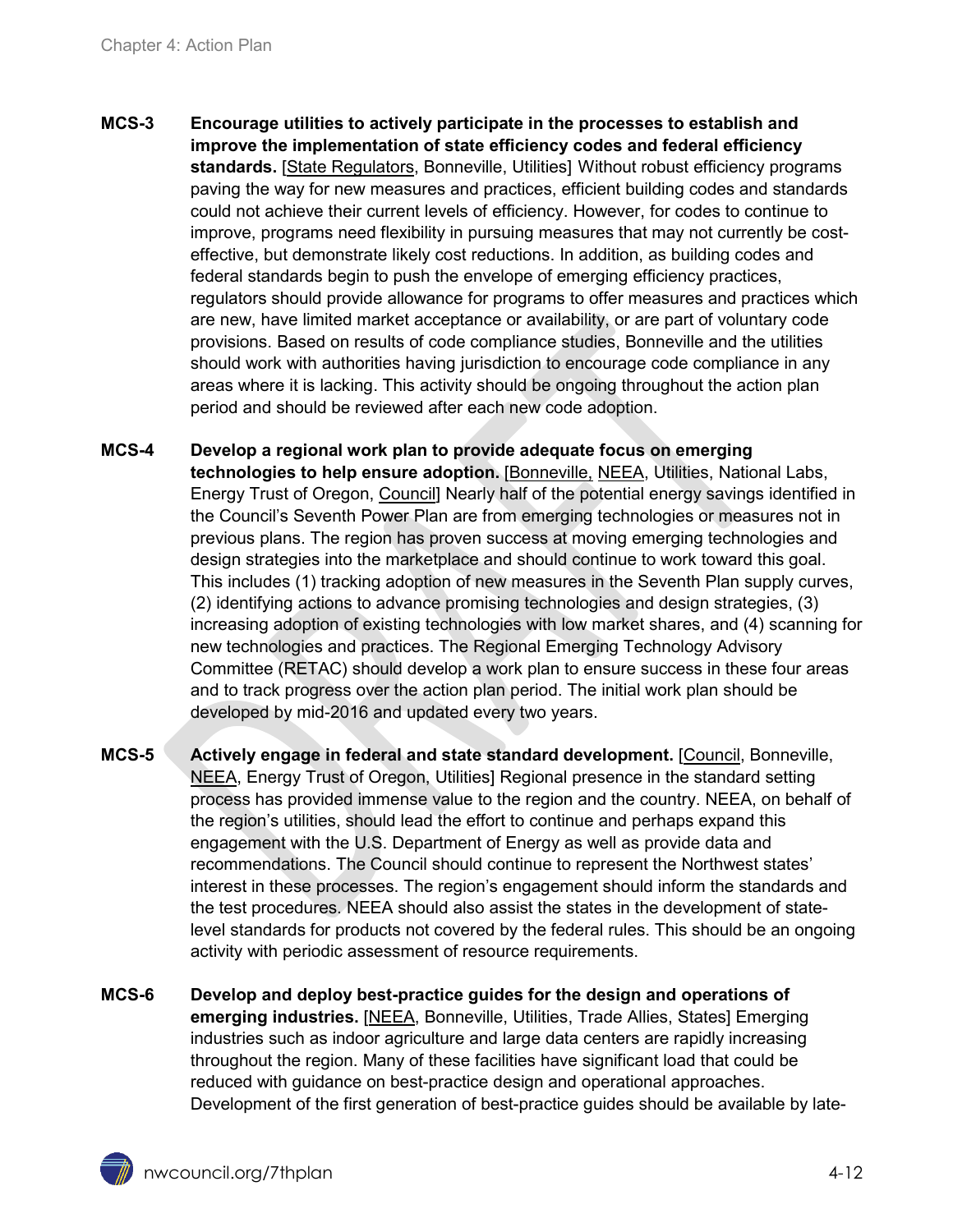2016. NEEA should identify opportunities to deploy the best-practice guides to decision makers and design and operations professionals in the respective industries.

<span id="page-12-1"></span>**MCS-7 Monitor and track code compliance in new buildings.** [NEEA, State code agencies, National Labs] Ensure new residential and commercial buildings are built at or above code-required levels across the four Northwest states. NEEA should work with regional code stakeholders to develop and implement appropriate methods to directly measure levels of code compliance and associated energy savings. The compliance study should assess local jurisdiction code plan review and inspection practices. Site visits with local code jurisdictions, and the design and construction industry should be conducted to assess training, education, and other resource needs to assure high levels of code compliance. NEEA should explore whether there may be other regional entities (e.g. Pacific Northwest National Laboratory) with whom NEEA could collaborate and leverage its work. NEEA's work plan and budget should include sufficient resources for continuing compliance studies with the expectation of reports for all states and sectors by 2020. Ideally, the completion of these reports should be timed to inform future code updates.

# <span id="page-12-0"></span>Bonneville Actions Supporting Plan Implementation

The Council recommends that Bonneville pursue the following actions to maintain consistency with the Seventh Plan:

**BPA-1 Achieve Bonneville's share of the regional goal for cost-effective conservation resource acquisition.** [Bonneville] Bonneville should continue to meet its share of the Seventh Plan conservation goals working with its public utility customers, the Northwest Energy Efficiency Alliance, the Regional Technical Forum, the states, and the tribes. Bonneville should ensure that public utilities have the incentives, support, and flexibility to pursue sustained conservation acquisitions appropriate to their service areas in a cooperative manner, as set forth in detail in the conservation action plan items. Bonneville should offer flexible and workable programs to assist utilities in meeting the conservation goals, including a backstop role for Bonneville should utility programs fail to achieve these goals. Should public utility savings fall short of Bonneville's share of the regional conservation goal, the Council expects the agency to conduct an assessment of the problem and implement solutions. **(See Action Item RES-1 for specifics)**

#### **BPA-2 Update methods to identify least-cost resources needed to maintain regional adequacy. (See Action Item RES-3 for specifics)** [Bonneville]

- **BPA-3 Continue efforts to establish demand response.** [Bonneville] Bonneville should continue its efforts to evaluate and enable the use of demand response as a resource to meet future resource needs. This effort should identify and remove barriers to successful implementation of demand response and include:
	- Establishing resource acquisition rules for demand response as an integrated part of assessing resource needs as detailed in RES-3
	- **Expanding the infrastructure for demand response as detailed in RES-4**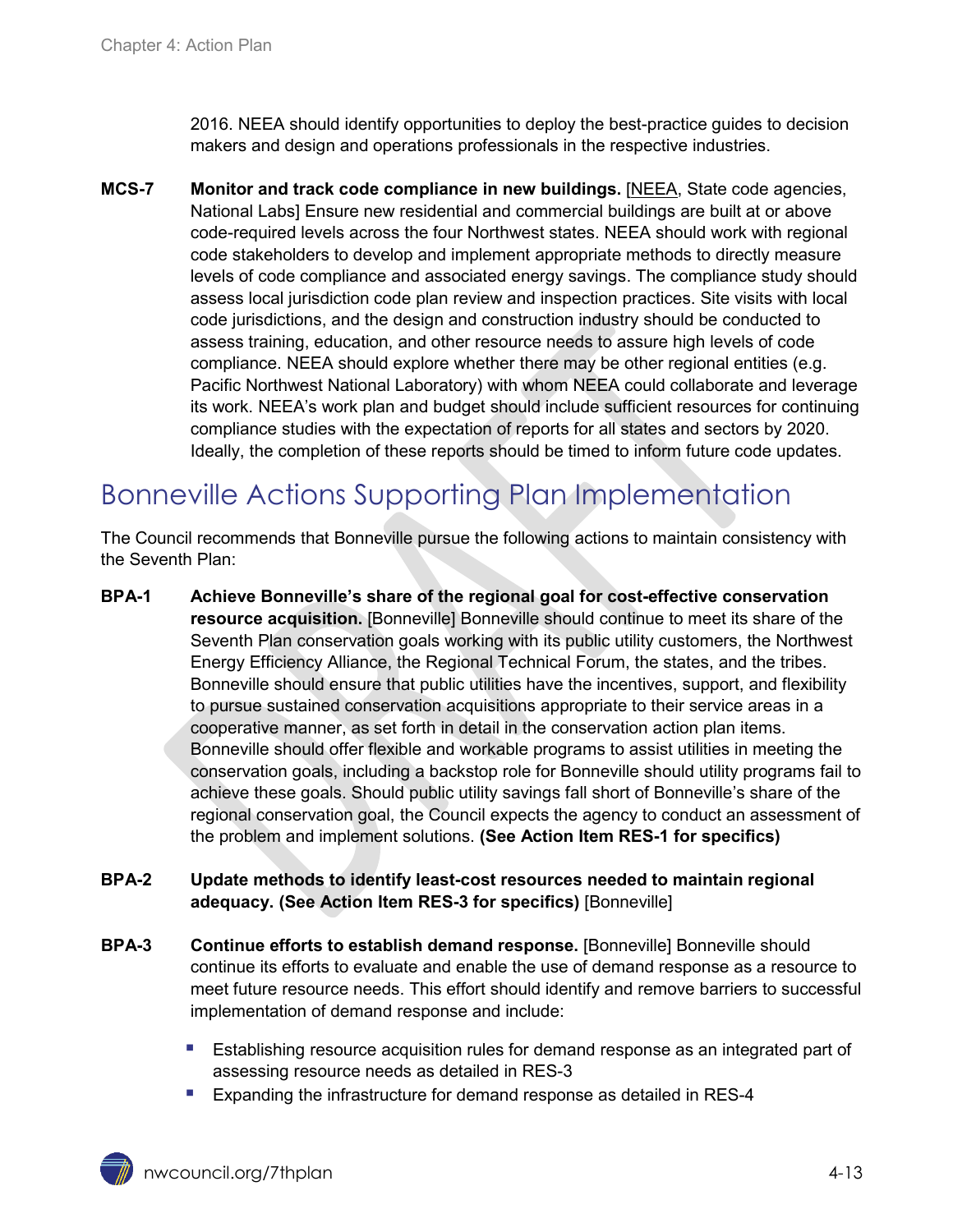- Identifying the amount and cost of demand response potential including potential in the Bonneville customer utilities service areas that could be made available for Bonneville resource needs
- Assessing barriers to the further development of demand response by Bonneville and implementing actions to overcome those barriers

Bonneville should include the resource acquisition rules, the potential assessment for demand response and the assessment of barriers to developing demand response in its Resource Program.

- **BPA-4 Improve access to demand response data.** [Bonneville] Bonneville should create systems to add demand response dispatch data to its existing publicly available data on the Bonneville public website. **(See Action Item REG-2 for specifics)**
- **BPA-5 Quantify the value of conservation in financial analysis and, budget-setting forums.** [Bonneville] Bonneville should estimate both the cost and benefit (value) of its historic and forecast investments in energy efficiency with respect to its overall net revenue requirement for both power supply and transmission services. Data on both the costs and benefits should be publicly available in forums where agency budgets and investment allocation are discussed and decisions are made. The value of conservation is often missing from discussions setting budgets for conservation while the cost elements are always present. By quantifying the financial value of cost-effective conservation and the revenue requirement compared to no conservation, there would likely be greater buy-in from utility customers for the efficiency expenditures. Bonneville should work with the Council to develop a method to calculate estimated value of conservation (e.g., return on investment) and provide the estimate as part of its budgeting processes, Integrated Program Review, Capital Investment Review, and annual budget documents. Bonneville should have robust data to make this estimate before its next Integrated Program Review.
- **BPA-6 Assess Bonneville's current energy efficiency implementation model and compare to other program implementation approaches.** [Bonneville] Bonneville's current efficiency program approach is based on a proportional funding model. Program offerings and incentives are designed to provide equal access to measures and program funding in proportion to Tier 1 load. This model, while effective in achieving funding equity among customer utilities, may limit the ability of Bonneville to focus its acquisition efforts on acquiring all cost-effective conservation in the region.

By the end of 2017, Bonneville should commission a study to assess alternative program design, funding allocation and incentive mechanisms and compare benefits and costs of implementing alternative models. Bonneville should develop the scope of the study in consultation with the Council and stakeholders. Alternative program approaches could include a focus on the value of the savings based on winter capacity needs, geographical needs, or localized capacity constraints. Additional approaches should explore different cost performance metrics such as lowest first year cost, lowest levelized cost, or highest benefit-to-cost ratio. The study should develop an example portfolio for each approach,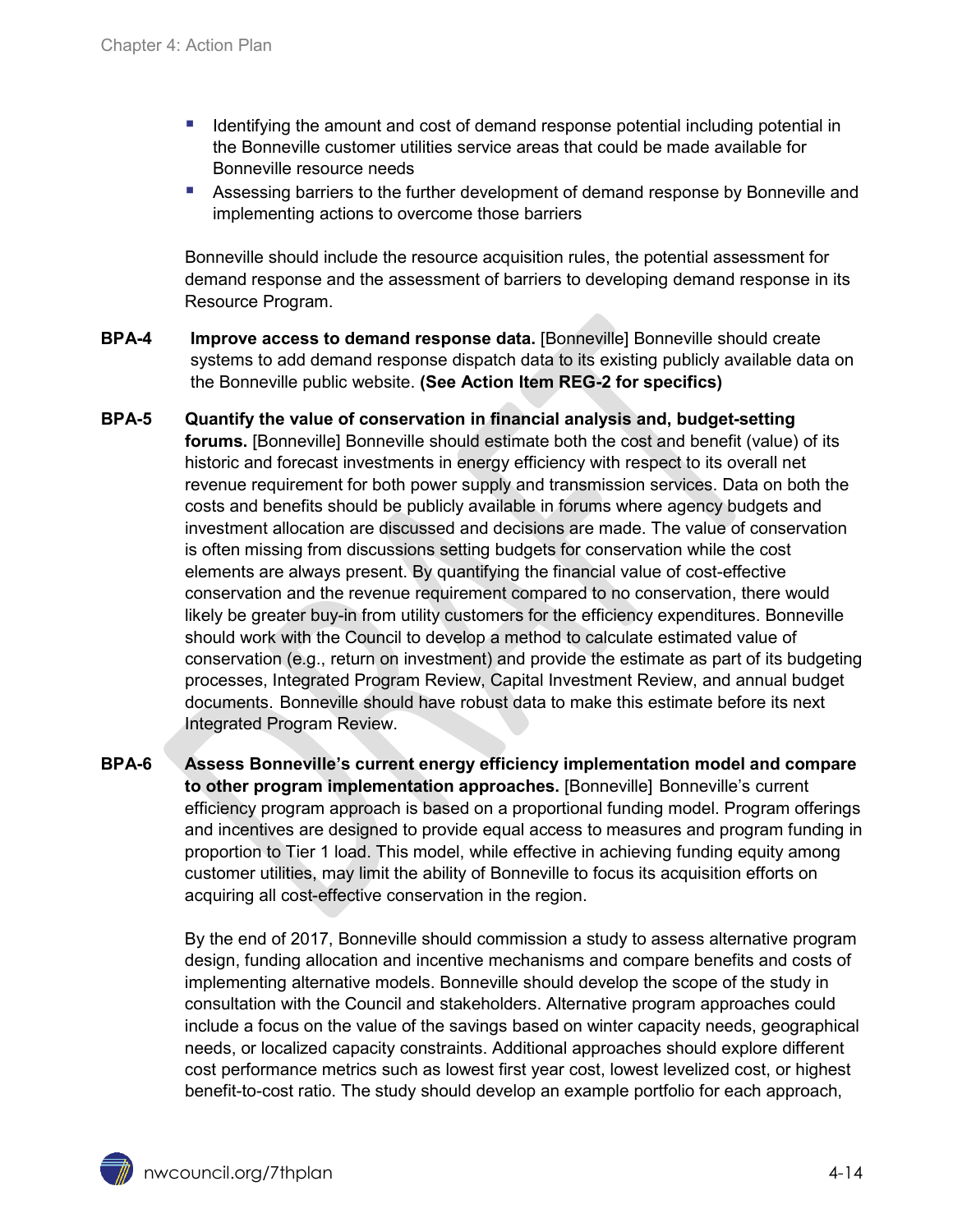assessing the resulting potential savings and costs to Bonneville and its customers. The study should, for each portfolio:

- Assess likelihood of achieving all cost-effective conservation;
- Address the technical, policy, and economic tradeoffs;
- Assess the incentives and disincentives to program participation;
- Assess administrative process efficiency;
- Assess changes in the value of cost-effective energy efficiency, revenue requirements and how the benefits flow to customers (see BPA-5);
- Assess effectiveness of achieving savings for large projects at end-use customers;
- Assess effectiveness of the bi-lateral transfer mechanisms in allowing utilities to exchange energy-efficiency funding to balance utility circumstances of power needs and conservation potential.
- **BPA-7 Bonneville should perform an analysis of its operating reserve requirements.** [Bonneville] Bonneville should conduct an analysis of the most cost-effective method of providing operating reserves that meet system reliability requirements at the lowest probable cost. Bonneville should report the input assumptions, methods of analysis and results of this analysis to the Council for use in the Council's planning process. The analysis should be included in each Bonneville Resource Program. (See Northwest Power Act, §4(e)(3)(E), 94 Stat. 2706.)
- **BPA-8 Bonneville should continue to evaluate methods for reducing or mitigating regional generation oversupply conditions.** [Bonneville] Bonneville should work with its customers to create incentives that help mitigate generation oversupply conditions.
- **BPA-9 Bonneville and the Council should develop a report that identifies barriers to conservation acquisition by Bonneville's customer utilities with recommended strategies to eliminate or minimize such barriers. [Bonneville, Council]** The report should identify economic, contractual, motivational, institutional, and political barriers to acquisition and implementation of conservation and demand response measures. Strategies to address barriers should be developed in consultation with customer utilities and other stakeholders. The report should be completed by the end of 2017.
- **BPA-10 Enhancing BPA end-use load forecasting**. [Bonneville, Council] Council staff will work closely with Bonneville staff to implement the Council's long-term end-use forecasting model. The enhancement in end-use modeling capability will enable BPA to better reflect impacts of future codes and standards and assist BPA conservation plans to more explicitly account for impact of conservation acquisitions on forecast loads.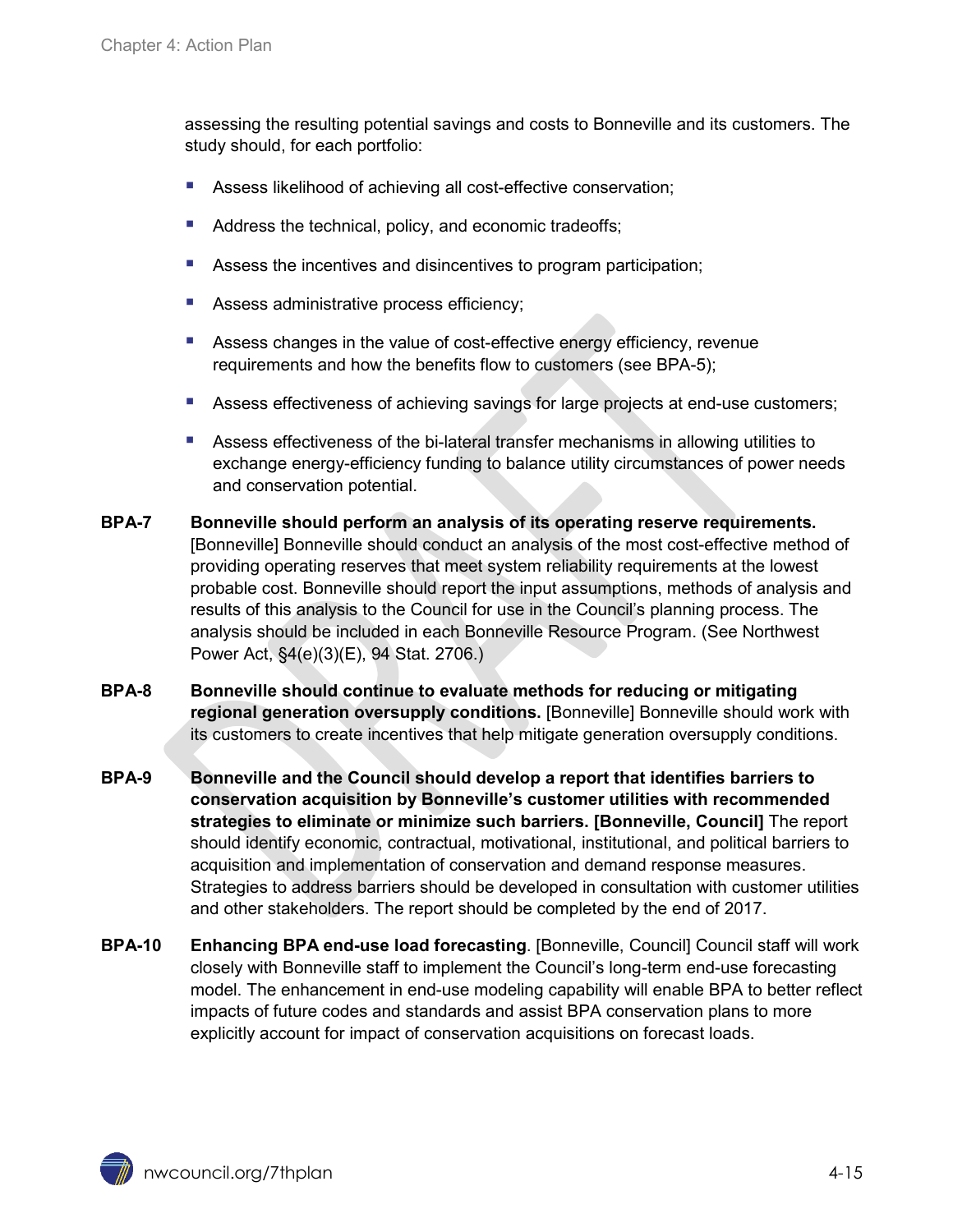# <span id="page-15-0"></span>Council Actions Supporting Plan Implementation

- **COUN-1 Form Demand Response Advisory Committee. [Council]** A major finding of the Seventh Plan is that the region would benefit from the development of demand response (DR) resources. To facilitate this, the Council should establish a Demand Response Advisory Committee to assist in the identification of strategies to overcome regional barriers to DR implementation and the quantification of DR potential. The scope of this committee's activities should be to facilitate the deployment of demand response resources in the region by serving as a forum for sharing program experience and data. This committee should be chartered by the Council by the end of FY2016.
- **COUN-2 Continue to co-host the Pacific Northwest Demand Response Project (PNDRP).** [Council] The Council should continue to coordinate with the Regulatory Assistance Project to host the Pacific Northwest Demand Response Project (PNDRP). PNDRP should be convened at least annually.
- **COUN-3 Review the regional resource adequacy standard.** [Council, Resource Adequacy Advisory Committee, Bonneville, Pacific Northwest Utilities Conference Committee] The Council's current adequacy metric (loss of load probability) and threshold (maximum value of 5%) has been used since 2011 as a good indicator of potential future power supply limitations. However, the loss of load probability metric may not be the most appropriate for determining the adequacy reserve margin and the associated system capacity contribution for specific resources (see COUN-4 and COUN-5), both of which are critical components of the Regional Portfolio Model. The loss of load probability metric (as currently defined) is also not appropriate for estimating the effective load carrying capability of resources. The Council should review and, if necessary, amend its standard. Any change to the adequacy standard should be adopted by the Council in time to be used for the development of its next power plan.
- **COUN-4 Review the Resource Adequacy Assessment Advisory Committee assumptions regarding availability of imports.** [Council, Resource Adequacy Advisory Committee, Bonneville, Pacific Northwest Utilities Conference Committee] The Council's current assumptions regarding the availability of imports from out-of-region sources and from inregion market resources should be reexamined. The sensitivity of total system cost to import availability has been demonstrated in the Regional Portfolio Model analysis. To minimize cost and avoid the risk of overbuilding, the maximum amount of reliable import should be considered. The Resource Adequacy Advisory Committee should reexamine all potential sources of imported energy and capacity and make its recommendations to the Council. Any changes to import assumptions should be agreed upon in time to be used for the development of the next power plan.
- **COUN-5 Review the methodology used to calculate the adequacy reserve margins used in the Regional Portfolio Model.** [Council, Resource Adequacy Advisory Committee, System Analysis Advisory Committee, Bonneville, Pacific Northwest Utilities Conference Committee] Resource strategies developed using the Regional Portfolio Model are very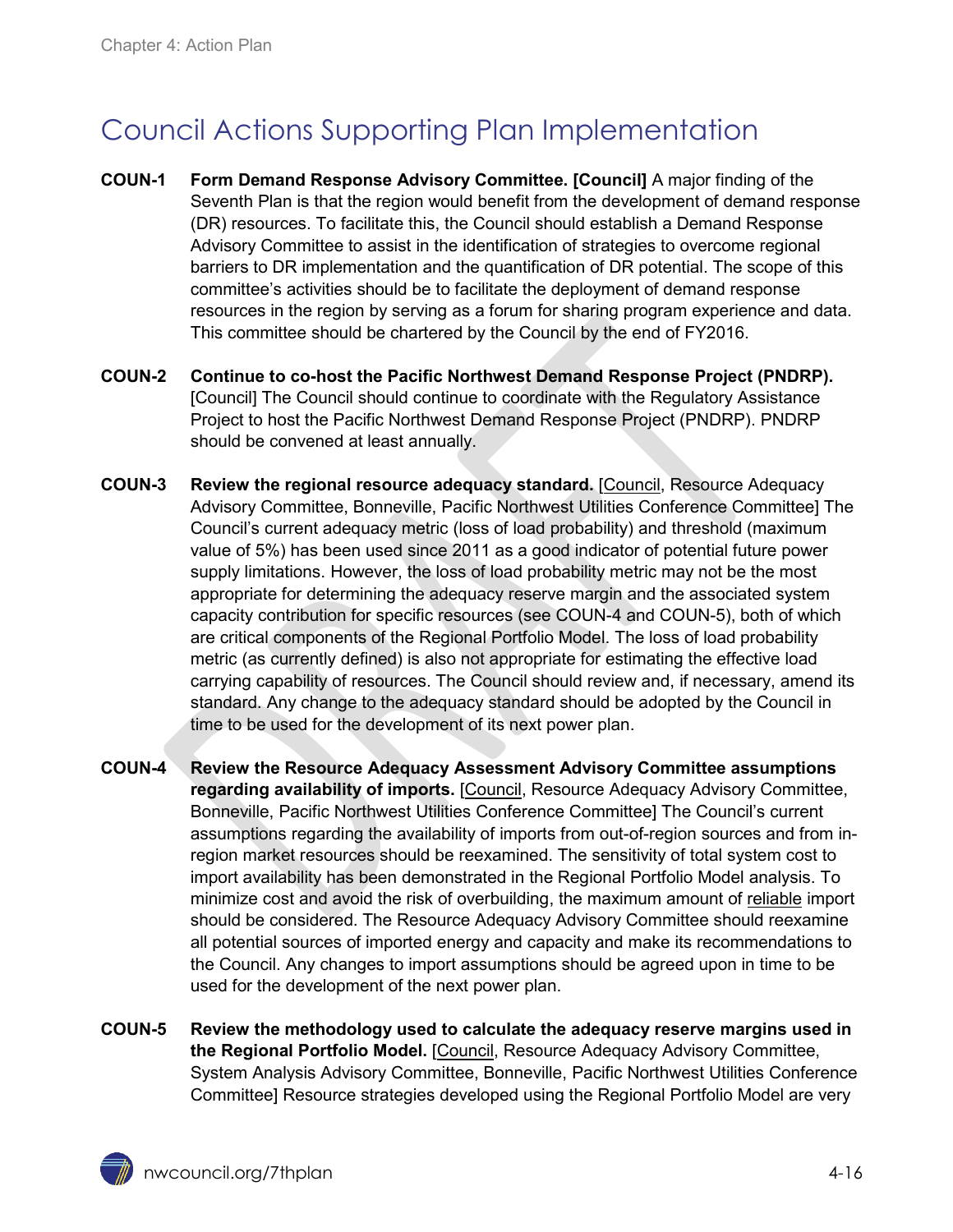sensitive to the adequacy reserve margin (ARM), calculated using output from the Council's adequacy model (GENESYS). The ARM is effectively a minimum build requirement that ensures that resource strategies selected by the Regional Portfolio Model will produce acceptably adequate power supplies. The underlying methodology and assumptions used to assess ARM values should be thoroughly reviewed by regional entities. Any changes to the ARM methodology should be agreed upon prior to the development of the next power plan.

- **COUN-6 Review the methodology used to calculate the associated system capacity contribution values used in the Regional Portfolio Model.** [Council, Resource Adequacy Advisory Committee, System Analysis Advisory Committee, Bonneville, Pacific Northwest Utilities Conference Committee] Resource strategies developed using the Regional Portfolio Model are very sensitive to resource associated system capacity contribution values (ASCC), which are calculated using the Council's adequacy model (GENESYS). The ASCC provides the effective capacity value of resources when they are incorporated into a power supply with storage (e.g. the Northwest hydroelectric system). The methodology and assumptions used to assess ASCC values should be thoroughly reviewed by regional entities. Any changes to the ASCC methodology should be agreed upon prior to the development of the next power plan.
- **COUN-7 Perform a regional analysis of operating reserve requirements. [Council]** The Council will use the Bonneville analysis of reserve requirements (See action item BPA-7) and work with other regional stakeholders to complete a regional analysis of the most cost-effective method of providing operating reserves that meet reliability requirements at the lowest probable cost. This analysis should be completed in time to include in the next power plan.
- **COUN-8 Participate in and track WECC activities. [Council]** The Council should continue to represent the Northwest region in the planning activities at the Western Electric Coordinating Council (WECC), including participation on the Loads and Resources Subcommittee (LRS). The LRS develops WECC resource adequacy guidelines and assessments and acts as the interface with NERC in these areas and on NERC's development of standards in the resource adequacy area. The WECC and NERC activities provide the background within which the Council analyzes adequacy issues and approaches and develops its regional adequacy assessments.
- **COUN-9 Monitor regional markets and marketing tools that impact the dispatch of the power system.** [Council] Since the Sixth Plan, the region has seen the advent of an energy imbalance market between PacifiCorp and the California ISO. There have also been efforts underway at the Northwest Power Pool to create products and services that improve the dispatch of the power system for balancing load and generation. Both of these efforts have resource implications for the region. The Council should monitor these efforts and any additional efforts that impact dispatch to assess whether its power system modeling should be altered.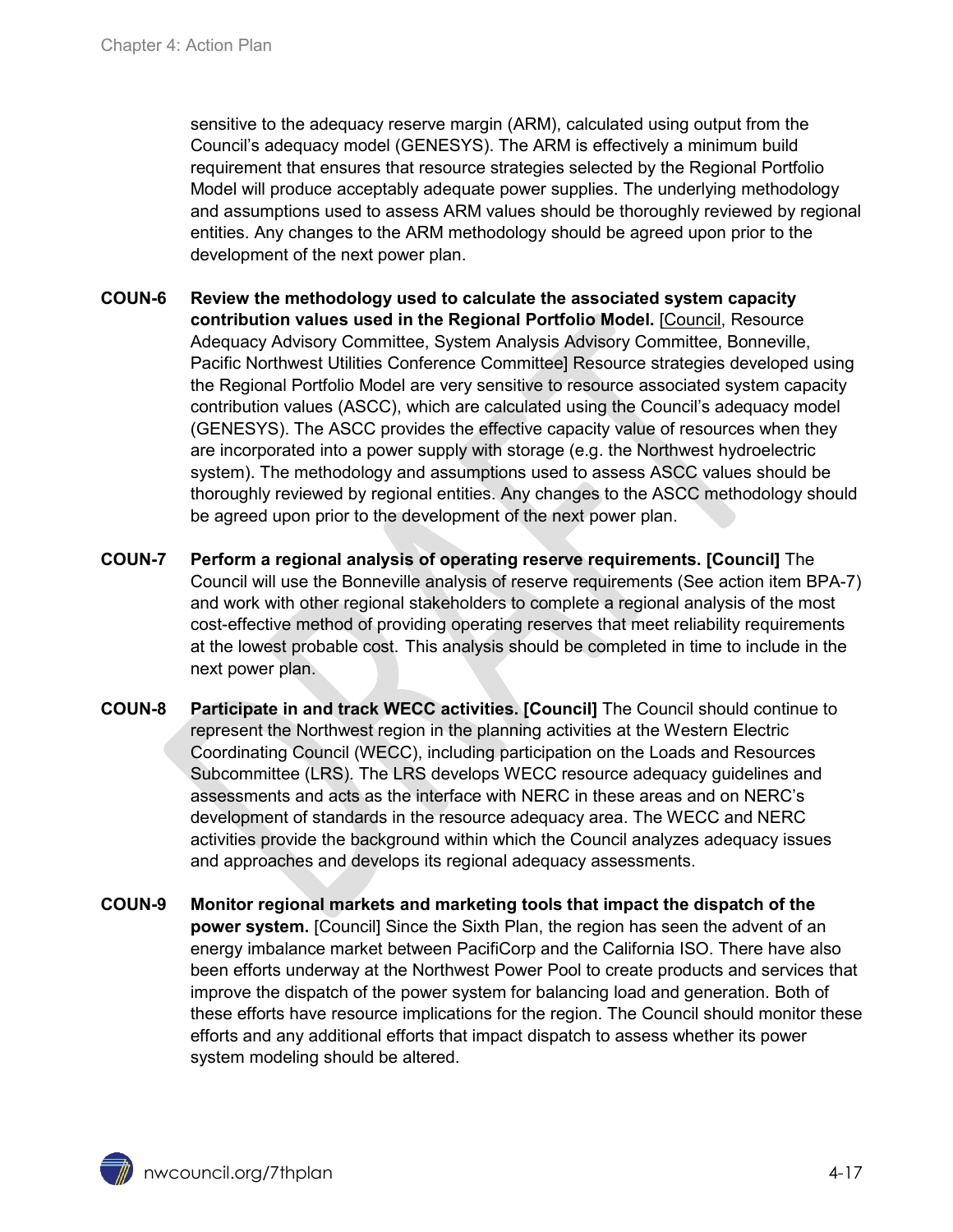- **COUN-10 Reaffirm and update Section 6(c) policy.** [Council and Bonneville] The Council and Bonneville worked together in the 1980s to establish a policy on how to implement Section 6(c) of the Northwest Power Act, the provision specifying how Bonneville is to assess and decide whether to add a "major resource" to its system. The Section 6(c) policy includes a provision that requires Bonneville periodically to review and (if necessary) update the policy, with the help of the Council. Bonneville and the Council and Bonneville last reviewed and updated the policy in 1993, and have mutually agreed to defer review ever since. The Council and Bonneville should review, reaffirm or update the Section 6(c) policy within the next two years.
- **COUN-11 Participate in efforts to update and model climate change data.** [Council, River Management Joint Operating Committee, System Analysis Advisory Committee, Resource Adequacy Advisory Committee] The Council should continue to work with regional entities that collect and process results from global climate analyses. This includes monitoring efforts overseen by the RMJOC to downscale global results for use in the Northwest. Information that is critical for use in Council planning models includes climate modified unregulated flows, their associated rule curves and projected monthly temperature changes. The Council will also continue to explore ways to incorporate climate induced impacts to hydroelectric generation and load into its Regional Portfolio Model. Results from the most recent Intergovernmental Panel on Climate Change Assessment Report are currently being downscaled for the Northwest but that work is not expected to be completed until early 2017. The results of that effort should be thoroughly vetted prior to the development of the next power plan.

# <span id="page-17-0"></span>MAINTAINING AND ENHANCING COUNCIL'S ANALYTICAL CAPABILITY

The Council's power plan is extremely data and model intensive. Maintaining data on electricity demand, resource development, energy prices, and generating and efficiency resources is a significant effort. It is one that the Council's staff cannot do alone. Data collection for the regional power system and alternative resources available to meet demand is something best accomplished through regional cooperation. The action plan contains recommendations to maintain and improve planning data for the region.

## <span id="page-17-1"></span>Load Forecasting

**ANLYS-1 Improve industrial sales data**. [Council, NEEA, Utilities] The Council will work with BPA, NEEA, and utilities to improve industrial sector sales data by disaggregating those data by NAICS codes to improve forecasting and estimates of conservation potential. Currently, industrial sales are reported by utilities to FERC and EIA in an aggregate fashion. Reporting sales data at a more disaggregated, industry specific (e.g. lumber and wood products, food processing) level would improve the ability to forecast loads and conduct assessments of conservation potential. The Council in cooperation with Bonneville should develop a system to regularly collect and categorize data accounting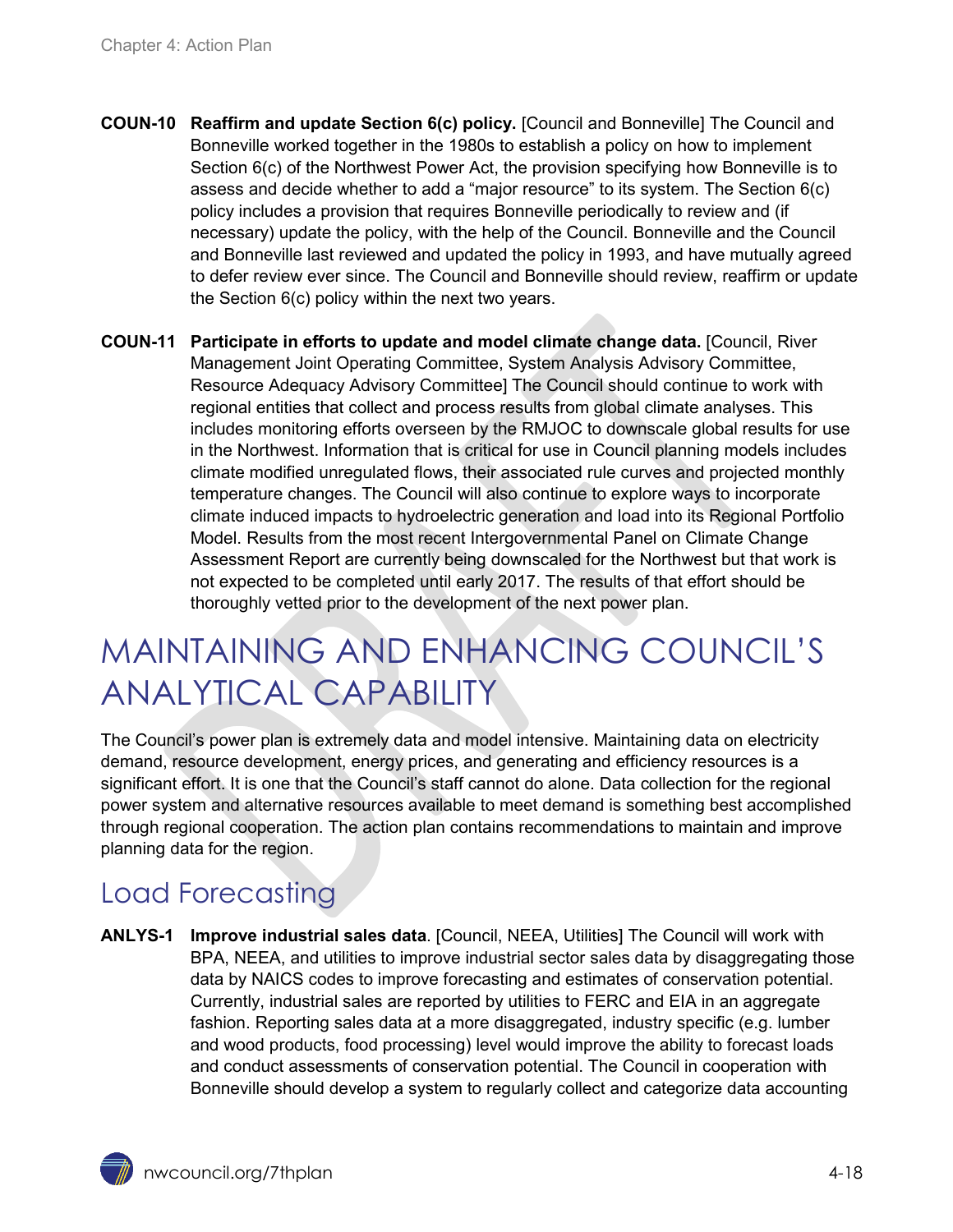for at least 80% of industrial loads. Confidentiality issues should be addressed and solved. This process and improved industrial data sets should be completed by 2018.

- **ANLYS-2 Improve long-term load forecast for emerging markets**. [Council, Demand Forecasting Advisory Committee] The Council should enhance the Council's long-term end-use forecasting model's capability to account for rooftop solar PV with electricity storage, Data Centers (large, small and embedded data centers), and indoor agricultural (cannabis) loads. The Council will work with utilities and advisory committee members to monitor and forecast loads for these fast growing markets.
- **ANLYS-3 Explore development of an end-use conservation model.** [Council] Many conservation planners in the industry utilize an integrated end-use based conservation assessment model to closely tie savings to load forecasts. In addition, models may also be improved by including performance-based efficiency approaches. The Council will scope the development of a working model. Depending on findings/budget, the Council may contract out model development. Report on scope will be completed by 2017.
- **ANLYS-4 Review and enhancement of peak load forecasting.** [Council, Demand Forecasting Advisory Committee, Resource Adequacy Advisory Committee] This task reviews and reconciles peak load forecasting methods used for long-term resource planning (RPM) and short-term Adequacy Assessment (Genesys) analysis. This task should be completed before the next Resource Adequacy Assessment.

## <span id="page-18-0"></span>Conservation

**ANLYS-5 Establish a forum to share research activities and identify and fill research gaps.** [Council, RTF, NEEA, Utilities, Energy Trust of Oregon, Bonneville] There are a variety of ad hoc conservation-related research initiatives ongoing in the region. Among these activities are research on reliability of energy and capacity savings, emerging technologies, end-use load shapes, regional stock assessments, product and equipment sales data, and non-energy impacts of efficiency measures. However, these activities lack the coordination that could improve usefulness, reduce duplication, provide better access to existing data, and identify significant research gaps. The Council should facilitate a research coordination forum to define research needs, identify key players and a coordinating body, identify gaps, and develop plans to prioritize gap filling. The forum should develop a roadmap and a work plan to identify tasks and implementers considering the existing research initiatives currently underway. The roadmap and work plan should be completed by mid-2018.

<span id="page-18-1"></span>**ANLYS-6 Prioritize research and adoption of energy-efficiency measures that also save water.** [Council, RTF, Bonneville, Utilities, Energy Trust of Oregon, NEEA] In recognition of the non-energy benefits of saving water, utilities should prioritize adoption of costeffective measures that also conserve water. Several such measures identified in the Seventh Plan (showerheads, water supply facilities improvements, irrigation improvements) save water in addition to energy. Consideration of water conservation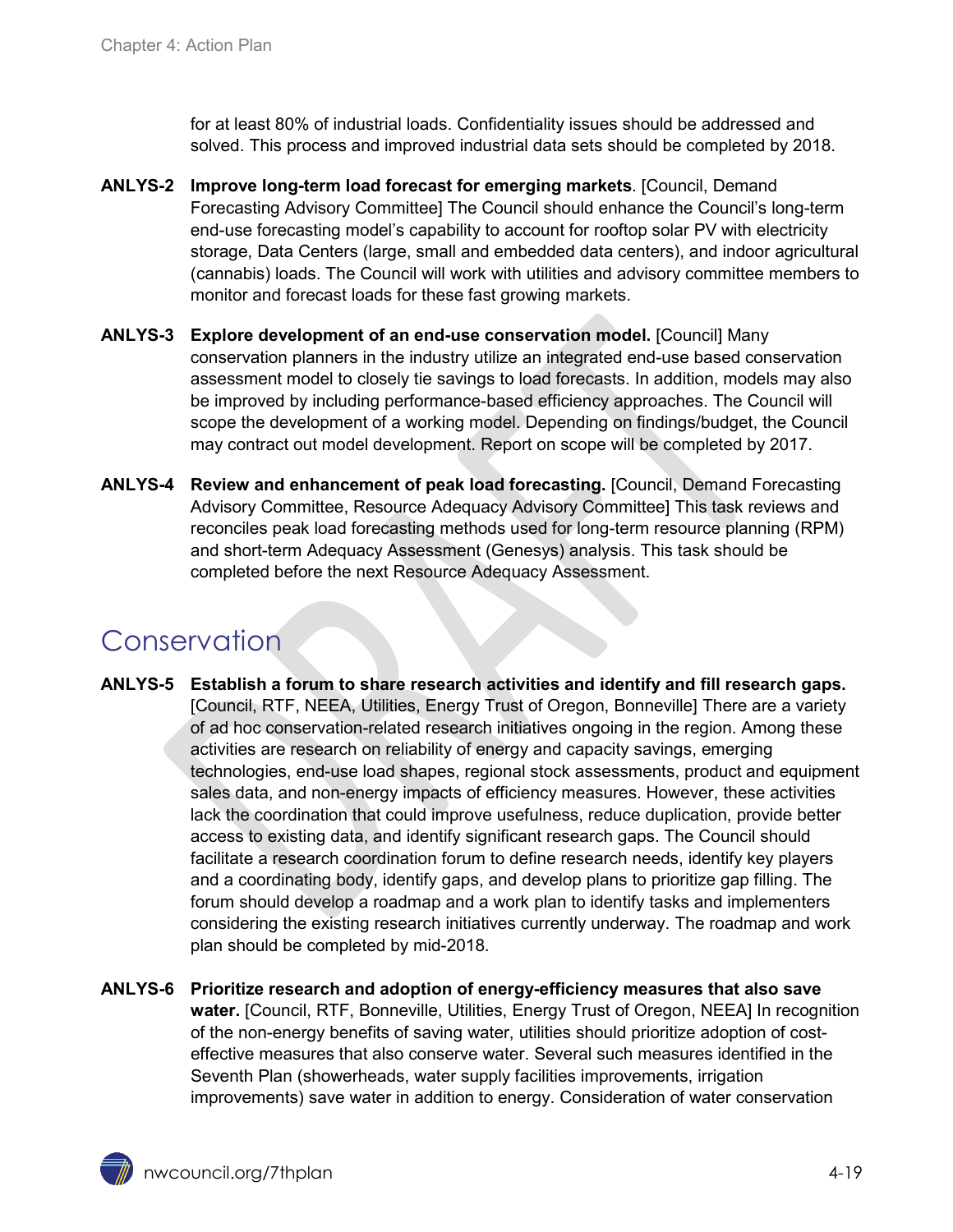benefits in addition to energy-savings benefits should increase the likelihood of measure adoption. In addition, the last comprehensive study of water/wastewater was completed over ten years ago and should be updated. This action item calls for: tracking and reporting of water savings in addition to energy savings, conducting research to better understand savings opportunities for water-processing industries (water supply and wastewater), evaluation of water-saving measures, and raising awareness of other water-saving measures. A new or updated analysis of water/wastewater baseline should be completed by 2018.

**ANLYS-7 Reporting should include explicit information on what baseline is assumed.**  [Bonneville, Utilities, Energy Trust of Oregon, NEEA, RTF] As part of its annual Regional Conservation Progress (RCP) report, the RTF provides the Council an estimate of energy savings toward the current plan's conservation goals. To accurately determine this, the RTF and Council need to understand what baseline was assumed for the energy-efficiency measures. The progress against the plan's goals should be measured against the plan's baselines. If the baseline is not aligned with the plan, the RTF can (generally) adjust the savings accordingly as long as measure and baseline information are included in the utility's tracking system. Bonneville currently endeavors to make these adjustments through its momentum savings analysis. The RTF should provide a progress report by the end of 2018 with the goal that all savings provided for the RCP report include baseline information by 2020.

**ANLYS-8 Identify and analyze significant non-energy impacts.** [RTF, States] Although difficult to quantify, non-energy impacts (both benefits and costs) due to efficiency improvements (such as water savings and health benefits due to reduction in wood smoke emissions<sup>[3](#page-19-0)</sup>) may be significant and thus justify societal investment, regardless of whether the measures are cost-effective on an energy benefits and costs alone. The region should conduct research to identify and quantify such non-energy impacts. The Regional Technical Forum in cooperation with the RTF Policy Advisory Committee should identify and provide information to prioritize research on non-energy impacts taking into consideration the resources needed to sufficiently quantify impacts and the potential impact of quantification on measure cost-effectiveness. States should consider such benefits when setting cost-effectiveness limits for measures and programs recognizing that it may not be appropriate for the utility system to pay for non-energy benefits that do not accrue to the power system. Specifically related to health benefits from wood smoke reduction, the RTF should include model language on residential space heating measures for which significant secondary health benefits exist, as these measures are updated. As other significant non-energy benefits are identified with substantiated research, the RTF should either quantify or include model language to note their impact.

<span id="page-19-0"></span><sup>3</sup> See Chapters 12 and 19 for more information

 $\ddot{\phantom{a}}$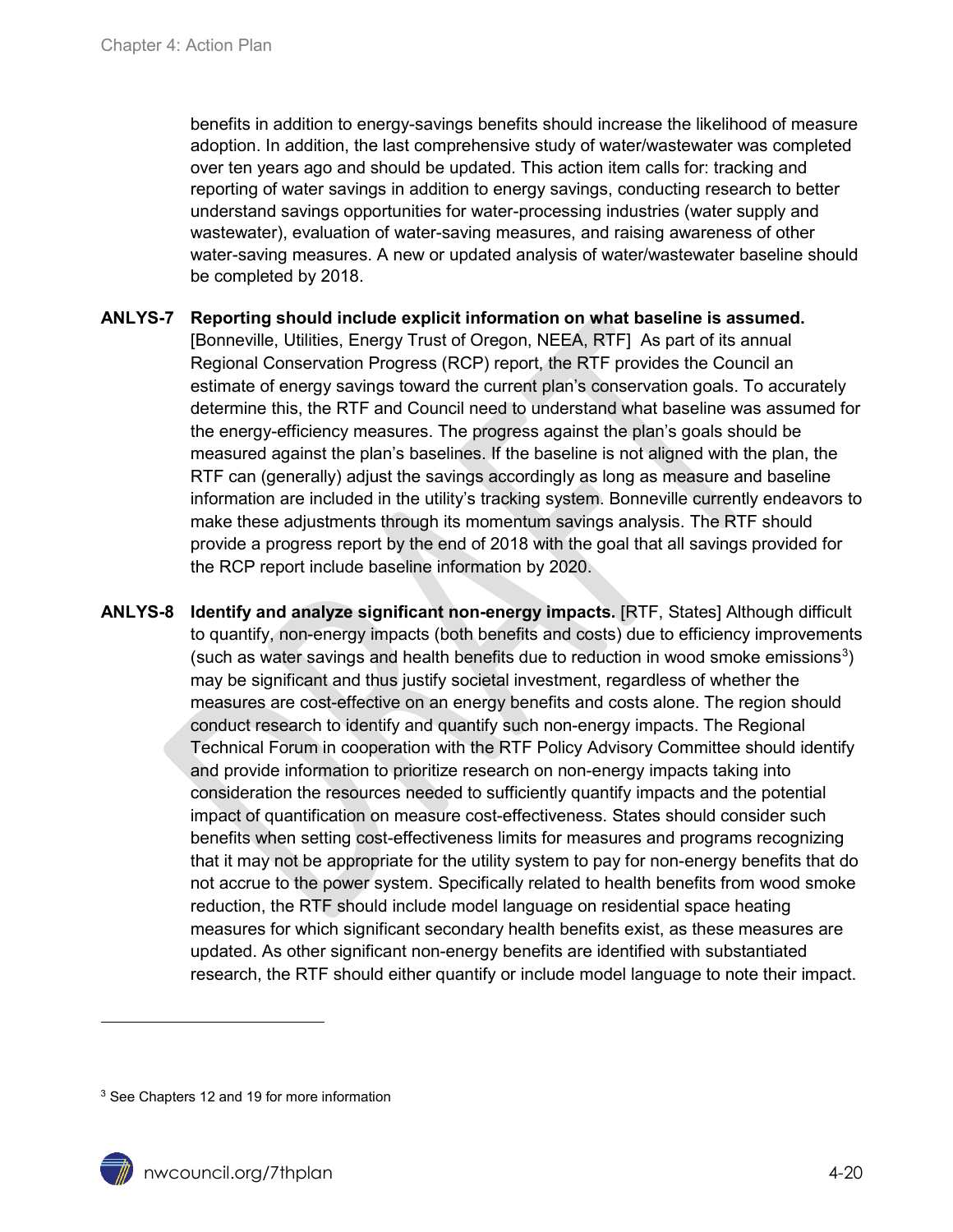**ANLYS-9 Include reliability of capacity savings estimates in RTF guidelines.** [RTF] The RTF should update its guidelines to include savings reliability requirements for capacity, similar to how it currently treats energy savings estimates. In doing so, the RTF will review the unit energy savings measures to determine whether existing load shapes meet those requirements and identify any research needs to improve reliability of capacity estimates. The RTF should develop recommendation memos that address each measure and identify research needs for all measures by the end of 2017.

## <span id="page-20-0"></span>**Generation**

- **ANLYS-10 Planning coordination and information outreach.** [Council] The Council will continue to participate in the development of Bonneville's Resource Program and in utility integrated resource planning efforts. In addition, the Council will periodically convene its planning advisory committees for purposes of sharing information, tools, and approaches to resource planning.
- **ANLYS-11 Re-develop the revenue requirements finance model – MicroFin.** [Council, Bonneville, User Group] The Council, in coordination with Bonneville and a user group convened from interested parties of the Generating Resources Advisory Committee, should review and redevelop the revenue requirements finance model MicroFin, with a completed model in place by the Seventh Plan Mid-Term Assessment. The Council should develop a work plan to review the current version of MicroFin, identify technology needs in order to upgrade the model, and either perform the redevelopment in-house or outsource it via a request for proposals. The redevelopment should be completed by the Seventh Plan Mid-Term Assessment in order to have time to prepare the model for use in the development of the Eighth Plan. The Council should convene a user's group to help ensure the new model is user friendly and to help inspect the results.

MicroFin is the Council's primary financial tool for developing levelized costs and RPM inputs for new generating resources and it is in need of redevelopment. The model produces accurate and useful results, however it is based on a legacy system that no longer fits the current Excel environment and is cumbersome to work with. An upgrade will allow for easier enhancements to be made to the model and an improved user interface. The new model will ideally be accompanied by a user's guide that will ensure that it is easier to use as well as to share with the public.

**ANLYS-12 Update generating resource datasets and models.** [Council] The Council should review its various generating resources datasets, looking for opportunities to consolidate and streamline the data update process. This review and possible upgrade to a single system or dataset should be ongoing after the Seventh Plan, with completion in time for the Eighth Plan. The Council maintains and updates multiple sets of data on regional generating resources and projects, including: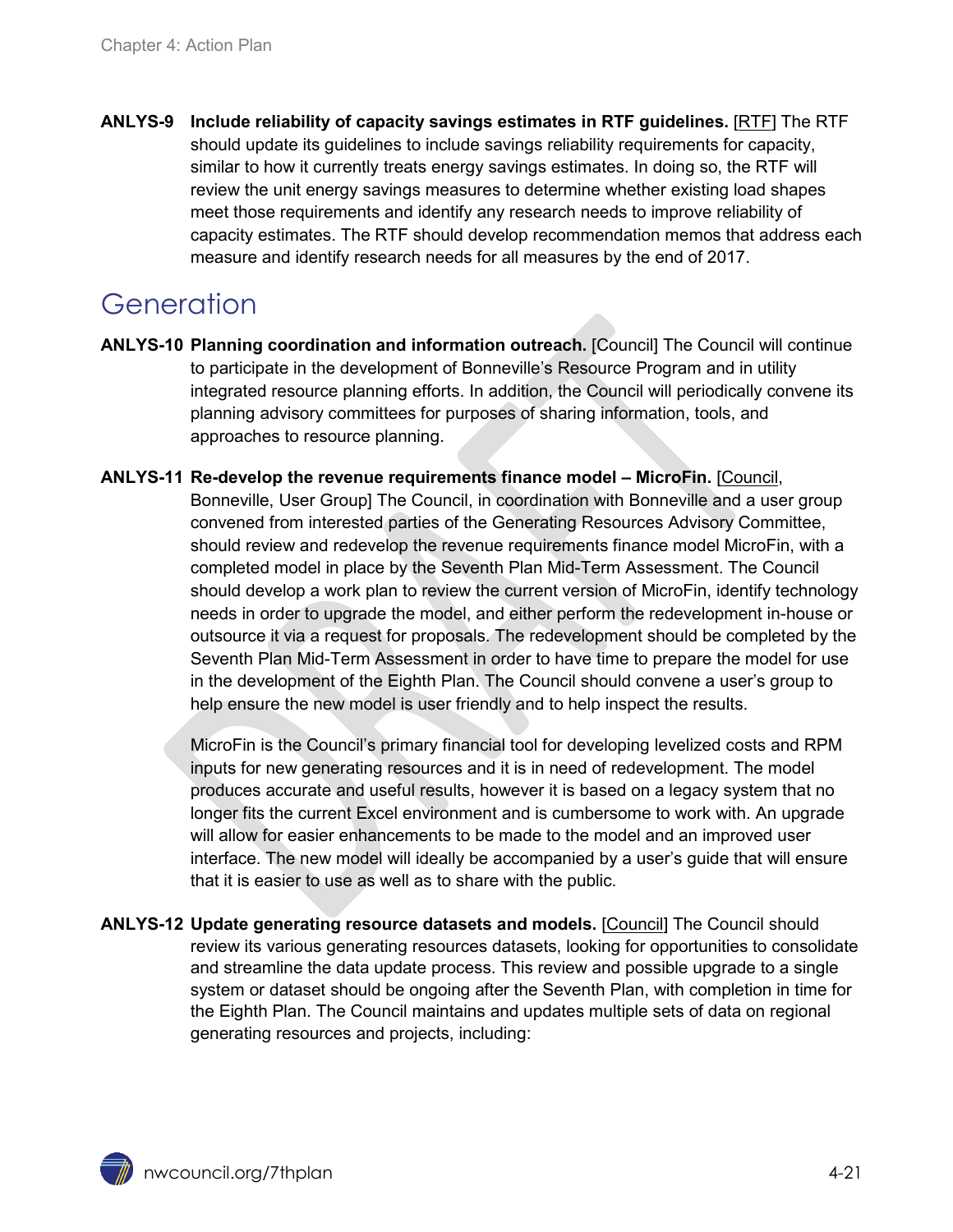- **Project database** tracks existing and new projects in the region and their development and operating characteristics, generation data, technology and specifications, and various other data
- Renewable Portfolio Standard (RPS) Workbook tracks generating projects and state RPS within WECC (with a focus on the Pacific Northwest) and forecasts future resource needs
- AURORA resource database
- GENESYS dataset

These datasets are important sources of information for many of the Council's models and analyses. While currently maintained separately, they share much of the same information and there is an opportunity to streamline both the updating of data and the data sharing. The value in a consolidated data source would be to ensure that all of the models are using the exact same data and values and it would also reduce staff time spent updating and maintaining multiple datasets.

#### **ANLYS-13 Monitor and track progress on the emerging technologies that hold potential in the future Pacific Northwest power system.** [Council, Generating Resources Advisory Committee] The Council should continue to monitor on an ongoing basis the emerging technologies identified in the Seventh Plan as potential resources of the future regional power system. There are several emerging technologies which could play an important role in the operation of the future power system, including:

- Distributed power with and without storage (Solar PV, CHP)
- **Utility Scale Solar PV with battery storage**
- Enhanced geothermal systems (EGS)
- **Offshore wind**
- **Wave and tidal energy**
- **Small modular reactors (SMR)**
- Energy Storage
	- $\circ$  Pumped storage with variable speed technology<sup>[4](#page-21-0)</sup>
	- o Battery storage
	- o Other

The Council should track significant milestones in development, cost and technology trends, lifecycles, potential assessments, and early demonstration and commercial projects. Included in the analysis of the technologies is identifying any potential benefit the resource might provide during low water years. By monitoring these resources

 $\overline{a}$ 

<span id="page-21-0"></span><sup>4</sup> While pumped storage itself is not an emerging technology, its potential uses and benefits are changing and emerging to fit new generation challenges. It should be monitored along with the emerging technologies and assessed as a resource in the future power system.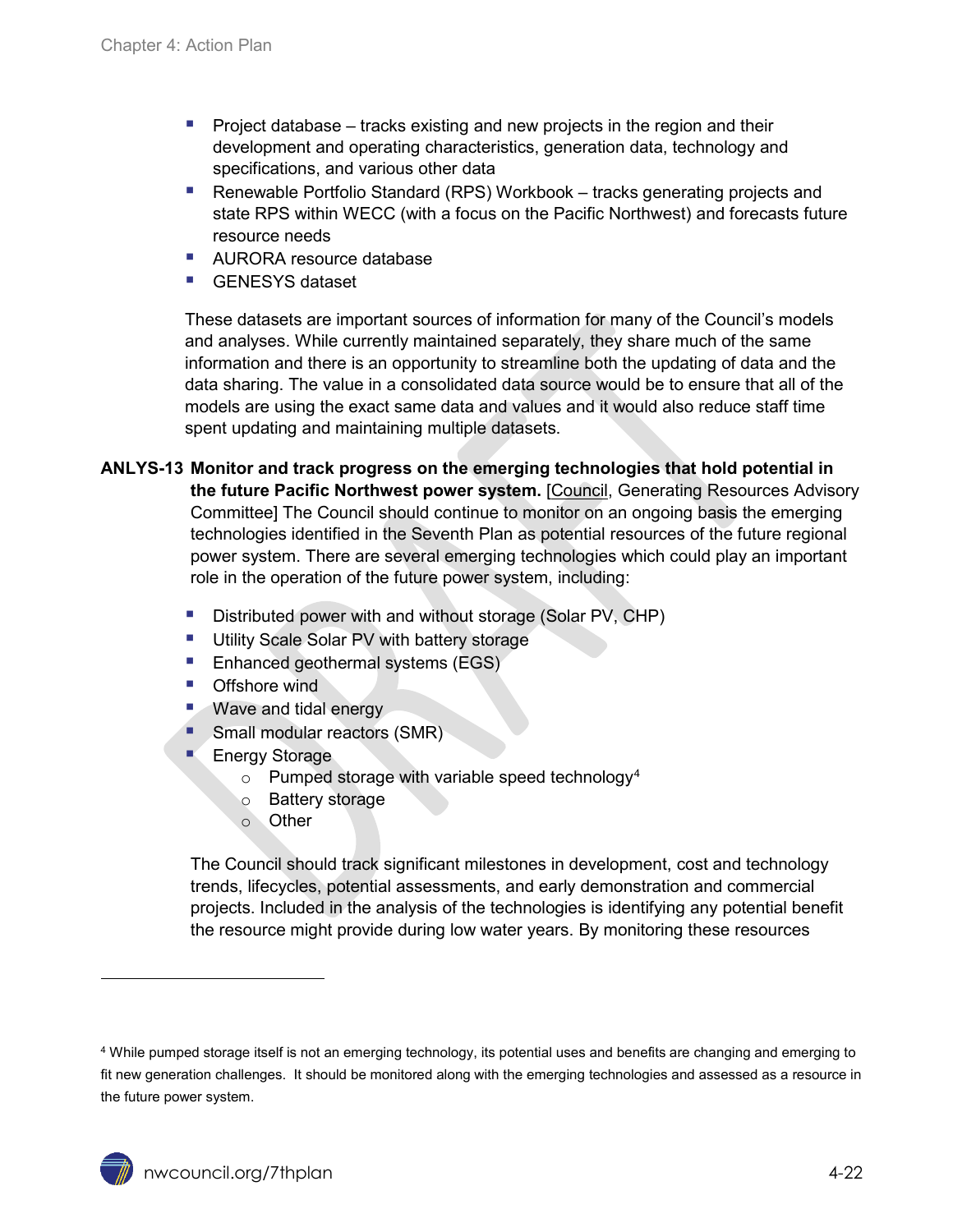closely in between power plans, the Council will be prepared to analyze them and determine if they are viable resource alternatives in the Eighth Plan.

**ANLYS-14 Scope and identify ocean energy technologies and potential in the region, determine cost-effectiveness, and develop a road map with specific actionable items the region could collaborate on should development be pursued.** [Council, Generating Resource Advisory Committee] The Council should convene a subgroup of the Generating Resources Advisory Committee that includes regional utilities and other ocean energy stakeholders to a) scope out the emerging ocean energy technologies and identify the cost and realistic potential in the region, b) develop a set of regional priorities and action items needed should ocean energy development be pursued, and c) foster better coordination of utility efforts and investments in ocean energy.

> There are several ocean energy technologies that have significant technical potential in the Pacific Northwest, including wave energy, off-shore wind, and tidal. These technologies are still emerging and in various stages of the research and development phase. While there have been efforts within the region to pursue the research and development of ocean energy, they have been relatively isolated and have not resulted in investments and projects to-date. The Council can help to foster better coordination of utility efforts across the utility community in collaboration with developers and other stakeholders to determine if there is regional interest in the development of ocean energy and outline steps to explore it further.

**ANLYS-15 Research and develop a white paper on the value of energy storage to the future power system.** [Council, Generating Resources Advisory Committee] The Council should convene a subgroup of subject matter experts from its Generating Resources Advisory Committee to assist in the research and development of a Council white paper on the full value stream of energy storage and its role in the power system, including transmission, distribution, and generation. In addition, the white paper should investigate the existing need for frequency and voltage regulation and balancing reserves in the regional power system. The Council should author the white paper with help from industry experts, or lead a request for proposals and select a consultant to write the paper. The white paper should be completed in advance of the Eighth Plan.

> One of the potential constraints to extensive storage development is the ability of the developer and/or investor to capture and aggregate the full value of the storage system's services in a non-organized market and transform interest and overall system need into revenue streams and project funding. Many of the benefits of large scale storage are the portfolio effects for an optimized regional system, not just solely to a specific power purchaser, utility or end-user, and therefore it can be difficult to raise funds and seek cost-recovery for storage projects if the purchaser is not directly benefiting from all of the services, or is paying for a service that benefits others who are not also contributing funds. The white paper should clearly identify the issues and barriers and provide useful information that would be beneficial to the region's decision makers, power planning entities and integrated resource planning processes.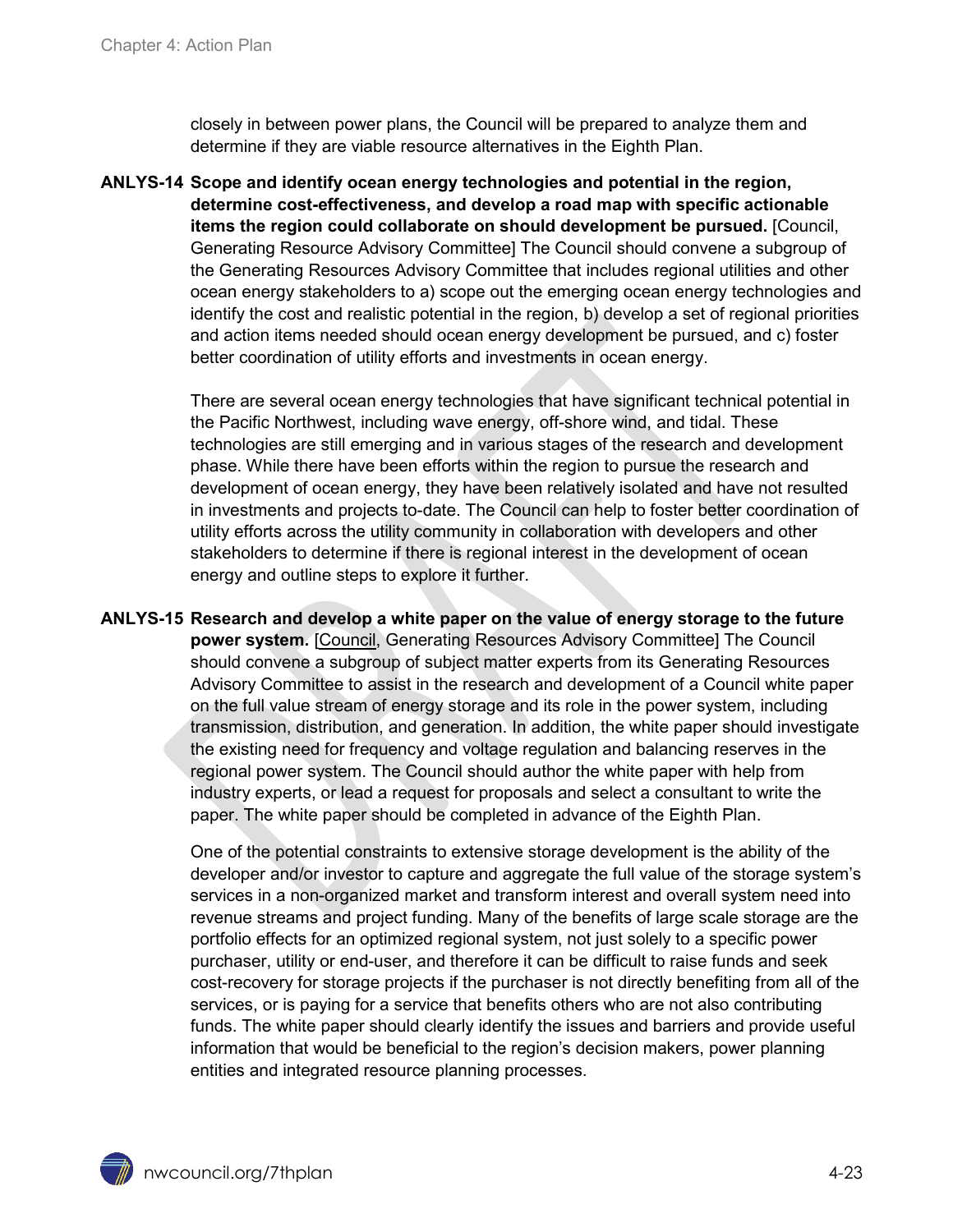**ANLYS-16 Track utility scale solar photovoltaic costs, performance and technology trends in the Pacific Northwest, and update cost estimates.** [Council, GRAC] The Council should continue to monitor on an ongoing basis the costs and performance and technology trends of solar PV in the Pacific Northwest and update the forecast of future cost estimates as necessary. This should be done on an ongoing basis and with the assistance of subject matter experts from the Generating Resources Advisory Committee.

> Solar PV is a rapidly evolving technology, both in terms of cost and performance. The Seventh Plan required development of a forecast of future solar PV costs. With continued uncertainty over solar installation costs and performance, updates to estimated installation costs and forecasts are required to accurately reflect the real world market. Utility scale solar installations paired with large battery systems could add further value to solar and is another important trend to follow. Detailed production estimates for many locations across the Northwest would also be useful.

**ANLYS-17 Track natural gas-fired technology costs and performance, and update as necessary, particularly around combined cycle combustion turbine (CCCT) and reciprocating engine technologies.** [Council, Generating Resources Advisory Committee] The Council should continue to monitor natural gas-fired technology costs and performance and technology trends in the Pacific Northwest, specifically concerning CCCTs and reciprocating engines. This should be done on an ongoing basis and with the assistance of subject matter experts from the Generating Resources Advisory Committee.

> Natural gas-fired generation, particularly CCCT and reciprocating engine technologies, continue to evolve in terms of cost and performance and may play an important role in the future power system.

**ANLYS-18 Monitor new natural gas developments in the region and gauge the potential impact on the regional power system.** [Council, Generating Resources Advisory Committee, Pacific Northwest Utilities Conference Committee] The Council should monitor and track on an ongoing basis new natural gas developments in the region (such as pipelines, storage, LNG export terminals) and determine the potential future impacts on the regional power system. PNUCC is following similar issues, which may offer an opportunity for collaboration.

> New natural gas uses and system development in the region may impact future power generation. On-going issues to track and potentially analyze include:

- **Potential pipeline constraints, particularly on the west-side**
- **EXECTE:** LNG facility developments in Canada and the West Coast of the U.S.
- **Shale production from Canada and the U.S. Rockies**
- **Methanol plant development**
- Natural Gas Vehicle (NGV) transportation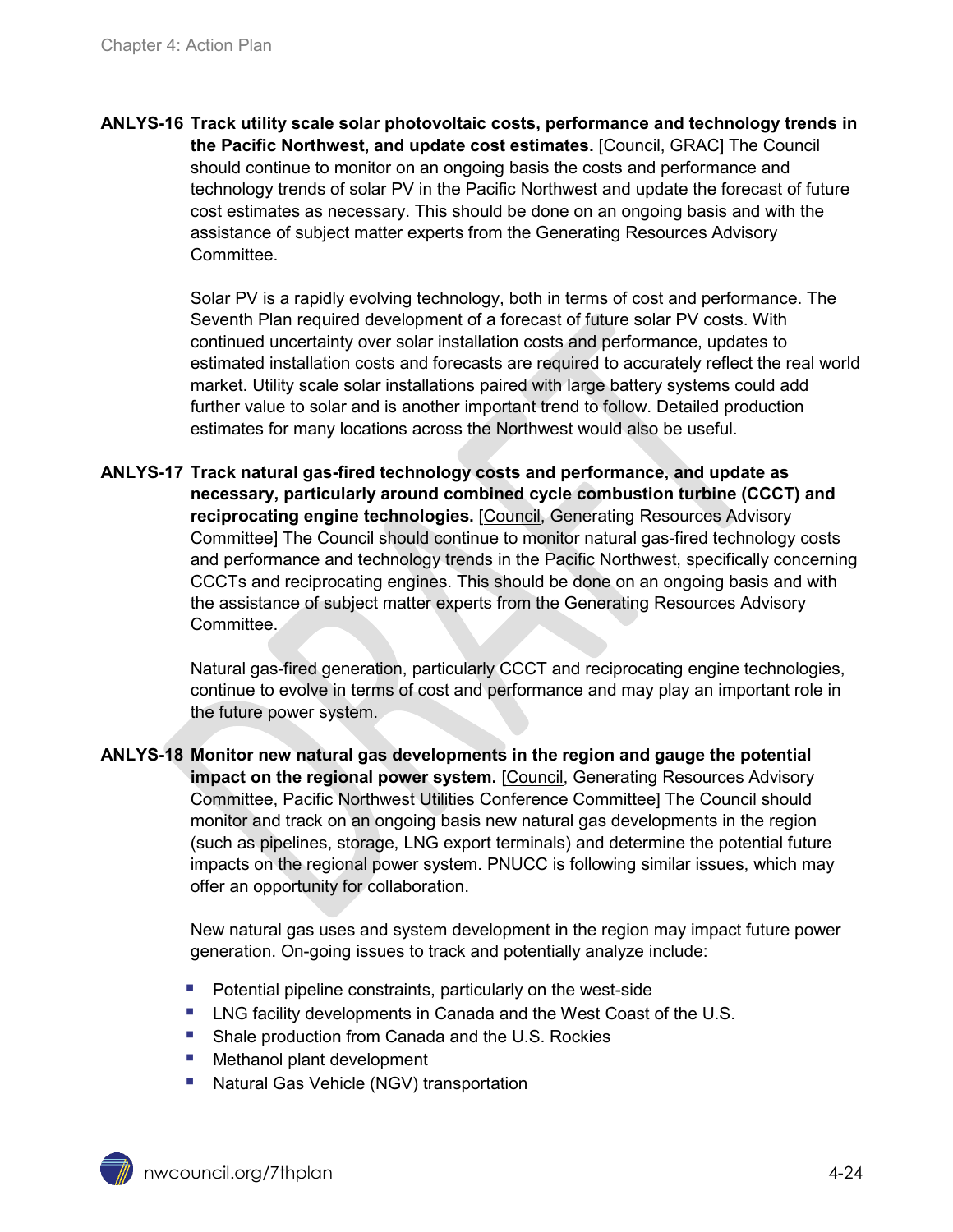- Track on-going research on methane emissions resulting from gas production and transportation, and potential policy impacts
- **ANLYS-19 Monitor current and proposed federal and state regulations regarding the impacts of generating resources on the environment in the Pacific Northwest and**  subsequent impacts to the regional power system. [Council, Generating Resources Advisory Committee] The Council should continue to monitor and track on an ongoing basis the current and proposed regulations regarding the environmental impacts of generating resources and the subsequent impacts on the regional power system in terms of cost and operation.

## <span id="page-24-0"></span>System Analysis

- **ANLYS-20 Review analytical methods**. [Council, Bonneville] As is customary between power plans, the Council will undertake a comprehensive review of the analytic methods and models that are used to support the Council's decisions in the power plan. The goal of this review is to improve the Council's ability to analyze major changes in regional and Bonneville systems and make recommendations to ensure a low-cost, low-risk power system for the region. This review will focus on changing regional power system conditions such as capacity constraints, integrating intermittent resources, and transmission limitations to better address these issues in future power plans.
- **ANLYS-21 GENESYS Model Redevelopment.** [Council, Resource Adequacy Advisory Committee, System Analysis Advisory Committee, Bonneville, Pacific Northwest Utilities Conference Committee] The GENESYS model has been used extensively by the Council, Bonneville and others to assess resource adequacy. It contains, as one of its modules, Bonneville's hydro regulation model (HYDROSIM). GENESYS has also been used to assess costs and impacts of alternative hydroelectric system operations (e.g. for fish and wildlife protection). It can be used to assess the effective load carrying capability of resources (e.g. wind and solar) and it can provide estimates of the impacts of potential climate change scenarios. The model, however, has components and file structures that are decades old. Because of the multiple uses of GENESYS and because it is a critical part of the Council's process to develop the power plan, it should be redeveloped to bring the software code up to current standards, to improve its data management and to add an intuitive graphical user interface (GUI). The use of an outside contractor is likely the best course of action but options will be reviewed by the Council, Bonneville and the System Analysis and Resource Adequacy Advisory Committees. Recommendations will be made to the Council to decide on an appropriate approach given the funding available. This redevelopment should be completed in time for the next power plan.
- **ANLYS-22 Enhance the GENESYS model to improve the simulation of hourly hydroelectric system operations.** [Council, Resource Adequacy Advisory Committee, Bonneville, Pacific Northwest Utilities Conference Committee] The Council's GENESYS model simulates the operation of the hydroelectric system plant-by-plant for monthly time steps. For hourly time steps, however, it simulates hydroelectric dispatch in aggregate. To do that, an approximation method is used to assess the aggregate hydroelectric system's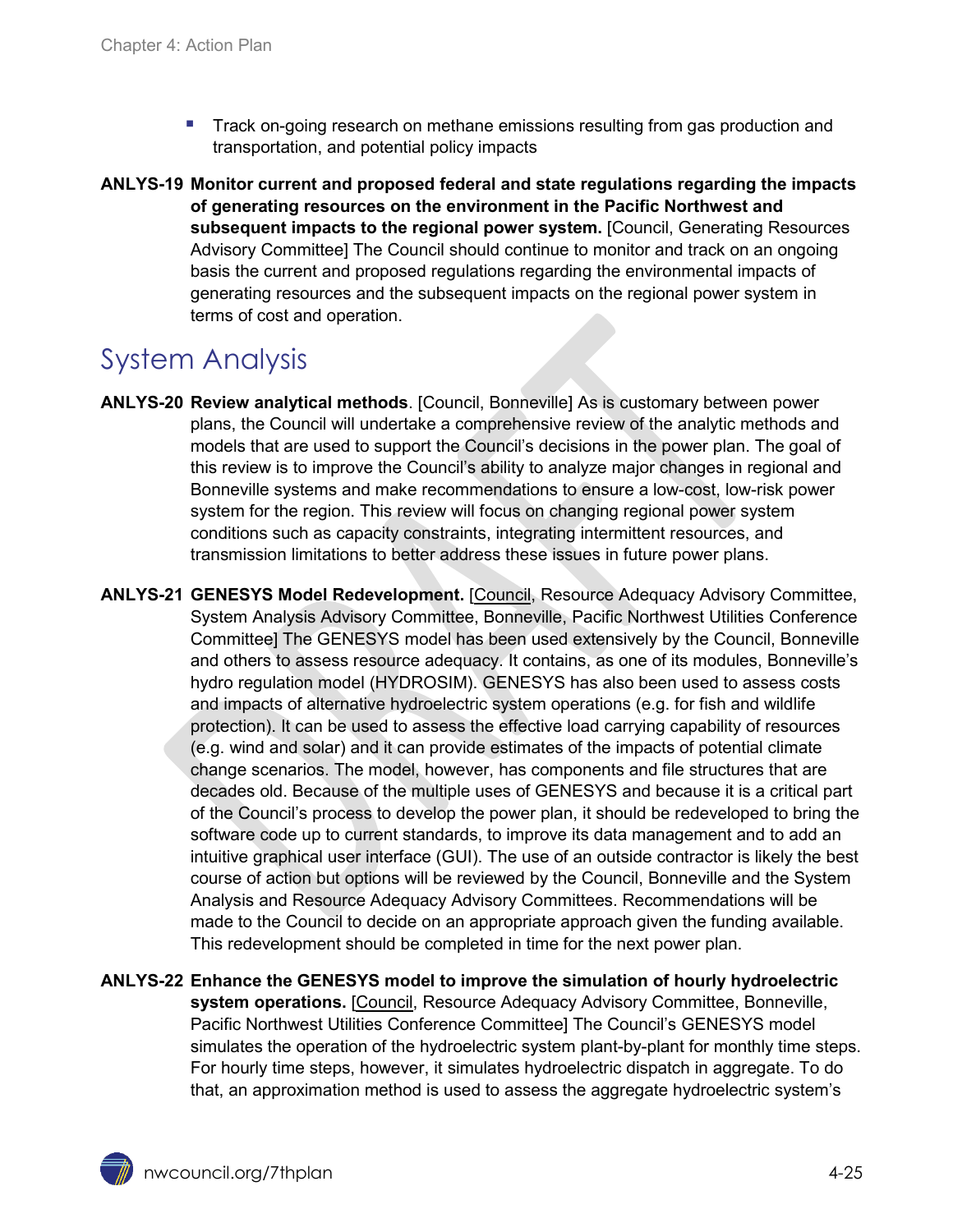peaking capability. That method should be reviewed and enhanced to better simulate the hourly operation of the hydroelectric system. As a first step, the Resource Adequacy Advisory Committee should review real-time operations. In order to improve the simulation, it may be necessary to break up the aggregate hydroelectric system used for hourly simulations into two or three parts, reflecting the different conditions and operations on the Snake River and on the upper and lower Columbia River dams. This work may also require the use of an outside contractor. Any changes in the GENESYS model should be complete in time for the next power plan.

### <span id="page-25-0"></span>**Transmission**

- **ANLYS-23 Coordinate with regional transmission planners.** [Council] ColumbiaGrid and Northern Tier Transmission Group (NTTG) both have regional responsibilities for transmission system planning. The Council will coordinate with these organizations to work towards consistent regional planning assumptions and track efforts that may have implications for the power plan.
- **ANLYS-24 Transmission Expansion Planning Policy Committee (TEPPC).** [Council] One of the primary functions of TEPPC is to oversee and maintain public databases for transmission planning. The Council will work with this committee on coordinating the public data used in the Council's planning process with the data produced by this committee. To the extent possible the Council will use these data to inform assumptions for generation and load outside the region.

# <span id="page-25-1"></span>FISH AND WILDLIFE

**F&W-1 Investigate further the effects of resource development, especially renewable resource development and associated transmission, on the environment in general and on wildlife in particular.** [Council, State Fish and Wildlife Agencies, Indian Tribes, State Energy and Energy Siting Agencies, Transmission Providers, Utilities, Bonneville] The region's fish and wildlife agencies and Indian tribes have expressed significant concern about the cumulative impacts to wildlife and the environment from the development of the region's power system, other than the effects from hydroelectric projects themselves for which there is a robust protection and mitigation program. This concern increased in the wake of the recent spurt in development in the region of renewable and gas-fired generation and the associated transmission lines, and the possibility of further such development. What is not clear is whether the current mechanisms for analyzing and addressing these effects are indeed inadequate, and if so, what can or should be done about this situation. The Council should work with representatives of the state fish and wildlife agencies and Indian tribes along with the state energy and energy siting agencies, transmission providers, utilities, Bonneville, and others to gain a better understanding before the next power plan of the nature and extent of both the adverse effects and of the regulations and programs intended to address those effects. This includes investigating and assessing what is known already about the extent of the effects; what laws, regulations and programs exist to analyze, assess, and address these effects and the efficacy of these efforts; what actions